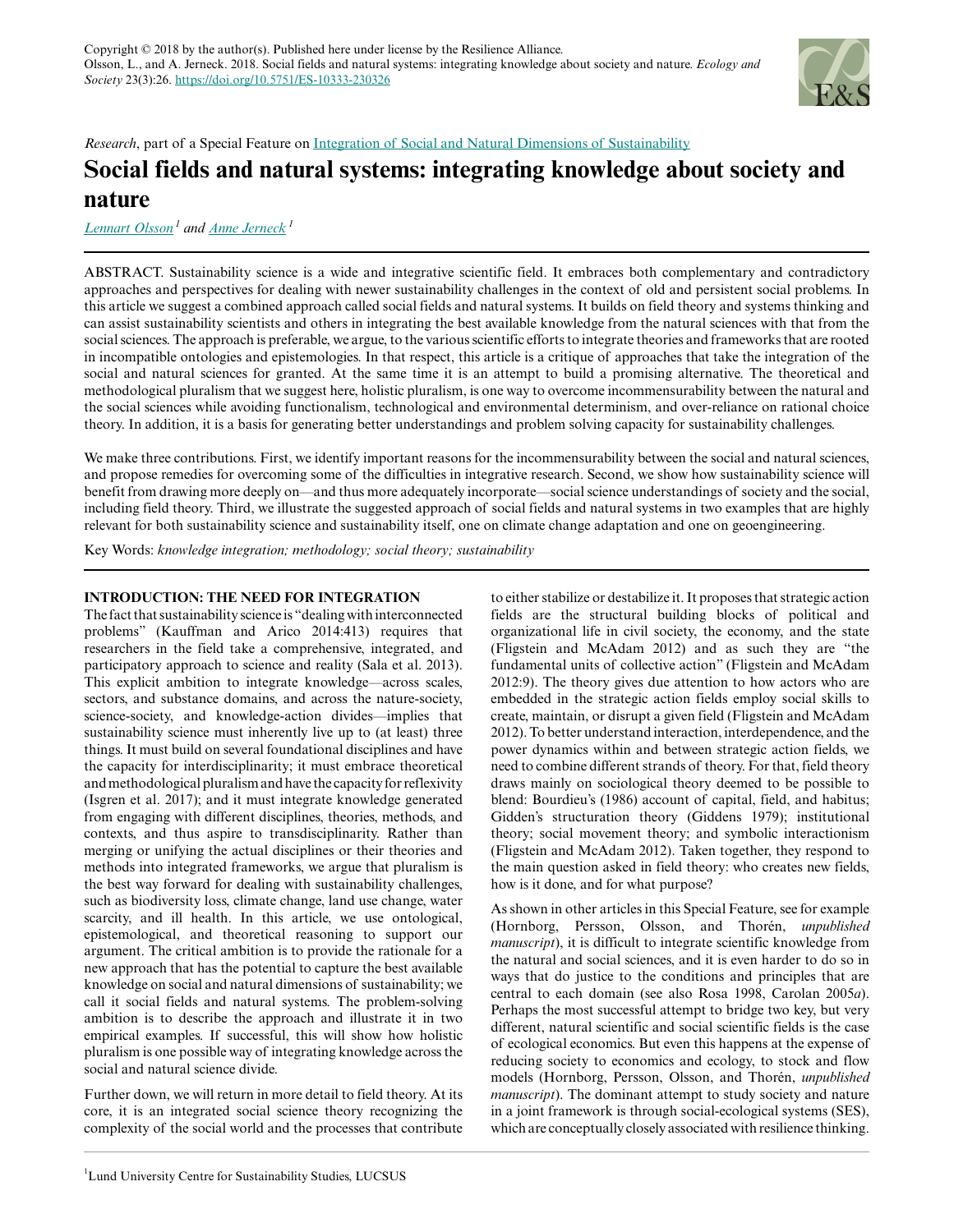Its use in scholarly work has spread rapidly and widely. In tandem with neoliberal thinking, the idea of resilience has been mainstreamed into almost every corner of society (Fainstein 2015, Tierney 2015, Mykhnenko 2016). Studies of social ecological systems (SES) are inclined to elaborate on the ecological implications of social activity and phenomena, while simultaneously reducing the social realm, often to governance and management (Berkes et al. 2000, Walker et al. 2004). But studies oriented toward management and practices in, for example, agriculture, forestry, or fisheries, are often void of considerations of their social context in terms of interest, rights, and responsibilities. Researchers who claim that ecosystems and social systems can be modelled as one coupled social-ecological system thereby risk becoming subject to what we call "holistic reductionism." This means that by incorporating more and more aspects of a problem into the analysis in an overly reductive way either the problem itself, aspects thereof, or both, run the risk of being simplified or trivialized. As a result, this can mean a clustering of things that are contradictory and/or need very different theories to be described, understood, and explained.

In particular, SES scholars have difficulties in dealing with scales and social dynamics (Cumming et al. 2006) such as power (Cote and Nightingale 2012). Social-ecological systems also have difficulties accounting for class, gender, race, and other identitybased analytical categories and their intersections, which tend to be incorporated more in terms of mere head counts, for example, women/men, than in terms of power-based understandings of social processes such as discrimination, exclusion, inequality, marginalization, or oppression. Similarly, soil science tends to be reduced to simple categories like sandy soils or clayey soils, whereas ecosystems tend to be reduced to storage of carbon. Some resilience scholars even elevate "holistic reductionism" into a general rule:

Critical changes in social-ecological systems are determined by a small set of three to five key variables, i.e., the "rule of hand." To understand change in systems, it is important to identify this small set (Walker et al. 2006).

This rule may hold true for pure ecosystems, but it is hard to imagine how social dynamics, including the social, the political, and the economic, can be reduced to a few "key variables." Furthermore, it would be even harder to obtain agreement on defining these key variables across ideological and theoretical divides in the social sciences.

To break with cognitive distortion, simplification, or even trivialization, we therefore recommend an approach that allows complexity and "holistic pluralism" (Peterson 1979). It will help us account for empirically fuller issues, historically longer views, and theoretically wider perspectives by placing "rich diversity" and "interdependence" at its core (Peterson 1979). In practice, it implies that researchers, in this case sustainability scientists, must make meaningful efforts to harness the best available knowledge from two or more disciplines in the hope of reaching a thorough understanding of a multifaceted problem that spans several domains. We define best available knowledge as a concept akin to best practices in environmental regulation (Christmann 2000). What counts as the best available knowledge should be determined on a case-by-case basis and in accordance with

relevant research fronts. For example, in the case of climate change, the assessments made by the Intergovernmental Panel on Climate Change (IPCC) can be a source of best available knowledge.

## **ONTOLOGY: ON REALITY AND SYSTEMS**

Ontology is concerned with assumptions, claims, and questions about what exists in the world, how reality presents itself, and to what extent that reality is observable. What exists may depend on the perspective we proceed from (Sankey 2000). Differences in ontology and epistemology are an obstacle to knowledge integration across the boundaries of scientific disciplines (Rosa 1998, Sankey 2000, Carolan 2005*a*, Jerneck et al. 2011). In sustainability science a key challenge to knowledge integration is how to deal with seemingly incompatible assumptions deriving from varied ontological claims in the natural and social sciences (Jerneck and Olsson 2011). A main concern is thus to ensure that the best available social science knowledge is combined with the best available knowledge in natural sciences, medicine, engineering, etc. The question here is how to proceed with that process. Instead of treating nature and society as a whole, as an ontological description of reality, and of what exists, we will treat them (nature and society) analytically apart here, as separate entities or spheres requiring different epistemologies, theories, and methods to be observed, explained, understood, and thus, known.

There are several reasons for making this separation. First, there are decisive ontological divides not only between the natural and social sciences but also within the social sciences. Whereas the realist sees social reality as consisting of enduring phenomena, the constructivist sees social reality as situated and constructed in "the flow of interaction" (Abbott 2004:47). Whereas methodological individualism sees the individual as "the only real entity," emergentism, in contrast to such reductionism, sees social relations and processes as the main entities, and as such, irreducible to combinations of individual action and events (Abbott 2004:45). Second, in the 1950s and 1960s during the height of functionalism, especially in sociology, systems thinking was influential but in contemporary social sciences there are obstacles to systems thinking. Researchers studying social phenomena based on social theory may be reluctant to use systems as an ontological description of society that sees the social as one entity. They may instead decide to use it analytically to study a specific (delineated) aspect or unit of the economy, polity, or society, such as the energy system, the party system, the social security system, the tax system, the transport system, or the family as a system. In his book *Development Betrayed*, Richard Norgaard (1994) describes the social as composed of four subsystems that are not easily bounded: values, knowledge, organization, and technology. These four subsystems can be said to refer to what Husserl calls "categories of meanings" (as cited in, Thomasson 2016). They represent social aspects that are necessary for explaining and understanding society, and as such they are analytical rather than ontological descriptions. Complementary to this, Husserl speaks of ontological descriptions in terms of "categories of objects" (as cited in, Thomasson 2016). Admittedly, systems thinking does not necessarily lead to invisibility or misunderstandings of the dynamics of the social sphere, but there are many difficulties involved in productively using a SES frame for analyzing the social, many of which we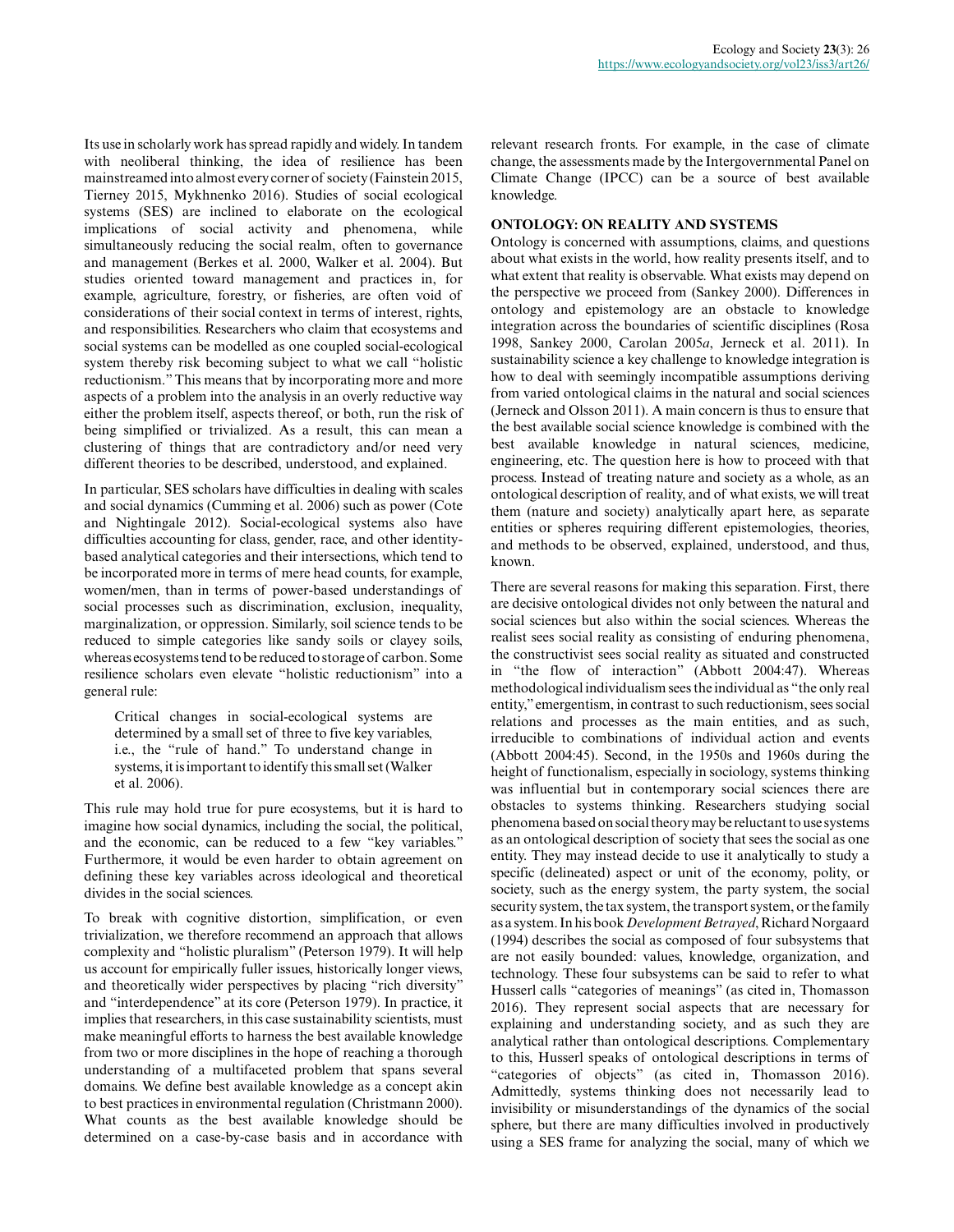have discussed elsewhere (Olsson et al. 2015*a*). The point here, as we go on to discuss further below, is that by taking the social as a system, as one entity, we will likely underestimate what is going on there in terms of conflicting attitudes, interests, values, and social relations.

## **Illustrating ontological and scientific distortion**

Systems and system boundaries are core ontological components of the natural sciences, both in theory, such as stock and flow models, and in practice, for describing and quantifying biogeochemical fluxes. But determining system boundaries of social phenomena is problematic because social boundaries are often culturally, legally, or politically fluid and contested. Boundaries can also be subject to scientific disputes, particularly if attempts are made to incorporate social interaction, social processes, and social relations into the analysis of ecosystems (Schlüter et al. 2012). By coalescing nature and society into a common system frame, such as a social-ecological system, we risk misunderstanding not only society but also nature.

Fisheries research is a good illustration of this issue. In the study of marine resources there is a conflict between the ecological understanding of fish populations in oceans and the management understanding of fisheries as a geographically bounded system (Reiss et al. 2009). According to ecologists Ray Hilborn and Carl Walters, fish stocks are arbitrary groups of fish large enough to be essentially self-reproducing with members of each group having similar life history characteristics (Hilborn and Walters 1992). Yet, there is no such thing as a geographical boundary in this ecological definition of stock.

However, when the concept of stocks is used for the purpose of fisheries management, it is practical to create geographic boundaries around stocks. The FAO defines stock as "a sub-set of one species having the same growth and mortality parameters, and inhabiting a particular geographic area" (Sparre and Venema 1998). For demersal fish, e.g., flounder, sole, and turbot, and most crustaceans, e.g., crabs, lobsters, and crayfish, such a definition may be appropriate, but not for migratory fish, such as mackerel or tuna. This shows the contestation between how the stock concept is used in practice as in management and in science as in ecology (Secor 2014). This may lead to a situation where governance considerations interfere with, or even contradict, science.

The current struggle between two different modes of fisheries governance serves to illustrate this distorted scientific understanding (Pauly et al. 2013) even further: either we should strengthen management of all fisheries (Hilborn 2017), if we see fish as migrating, or we should establish large marine protected areas where fishing is banned (Lubchenco and Grorud-Colvert 2015), if we see fish as living in bounded areas. Reasoning within geographically bounded systems may lead to one-dimensional conclusions, as seen in this debate where some ecologists advocate marine protected areas. But if fishing in large swaths of the oceans is banned, it may result in increased destruction of terrestrial ecosystems because of an increased need for other sources of protein (Agardy et al. 2003; Open Communication for the Oceans 2013, [https://www.openchannels.org/chat/online-debate-large](https://www.openchannels.org/chat/online-debate-large-no-take-areas-their-total-environmental-impact-positive-or-negative)[no-take-areas-their-total-environmental-impact-positive-or-negative\)](https://www.openchannels.org/chat/online-debate-large-no-take-areas-their-total-environmental-impact-positive-or-negative). Thus, when governance scholars apply a natural science framework without proper understanding of underlying ecological principles, they may risk promoting inappropriate or scientifically unfounded political recommendations. In this particular case we also see how the ontological perspective on what exists (here in terms of how fish live and move) matters for how we conceptualize, study, and work toward sustainability. And not only that, the political economy of production, consumption, and distribution will also matter for how decisions are made, as we discuss below.

#### **Ontological differences and depoliticization**

In an attempt to normalize or depoliticize political concepts and processes, neo-liberal politics have borrowed concepts and ideas from systems science (Cooper 2011). Resilience is a favorite concept in neo-liberalism, as indicated by the many references describing the linkages between neo-liberalism and resilience (Jerneck and Olsson 2008, Joseph 2013, Chandler 2014, Cretney and Bond 2014, Anderson 2015, Fainstein 2015, Tierney 2015, Mykhnenko 2016, d'Albergo and Moini 2017, van de Pas et al. 2017, Mckeown and Glenn 2018). It has become so natural to speak in systems terms, such as resilience and self-organization of social ecological systems (Holling 2001) as well as adaptive management in response to climate change, that it can be easy to miss the complex, contradicting, and powerful political forces involved.

However, following Colin Hay (2002:3) "all events, processes and practices which occur within the social sphere have the potential to be political and, hence, to be amenable to political analysis." What makes an analysis political is its focus and emphasis on "the political aspect of social relations" and, in particular, the "attention to the power relations implicated in social relations" (Hay 2002:3). This implies, for example, that distributive issues and the "sociology of structural inequality" are subjects of political analysis (Hay 2002:3). In the context of sustainability it means that socially, spatially, and temporally differentiated drivers of, impacts of, and responses to climate change and other resource challenges must be studied while remembering that politics are concerned with "the distribution, exercise and consequences of power" (Hay 2002:3) and of other material and/ or discursive resources. If not, then we risk putting up blinders against the cultural, political, and social contexts that matter (Rosa 1998). We will return to this idea later.

## **EPISTEMOLOGY: ON DIVIDES, PLURALISM, AND UNIFICATION**

Epistemology is concerned with assumptions, claims, and questions about how to gain knowledge about the world, how to combine or integrate different types of knowledge, and how to define "who is a knower." As with ontology, there are decisive epistemological divides in the social sciences that must be considered in the effort to integrate knowledge. When economists study individual choice based on preferences and full information, sociologists and feminists may study how and why these same individuals comply with, are constrained by, or challenge existing social norms and relations, and how and why this limits or extends their choice. Obviously, these different entry points, choice or constraint, draw on different theories around acquiring knowledge. There are other important epistemological divides and ambitions within the social sciences. Positivism aims at prediction, generalizability, and universality whereas interpretivism focuses on consciousness, contingency, and contextual meaning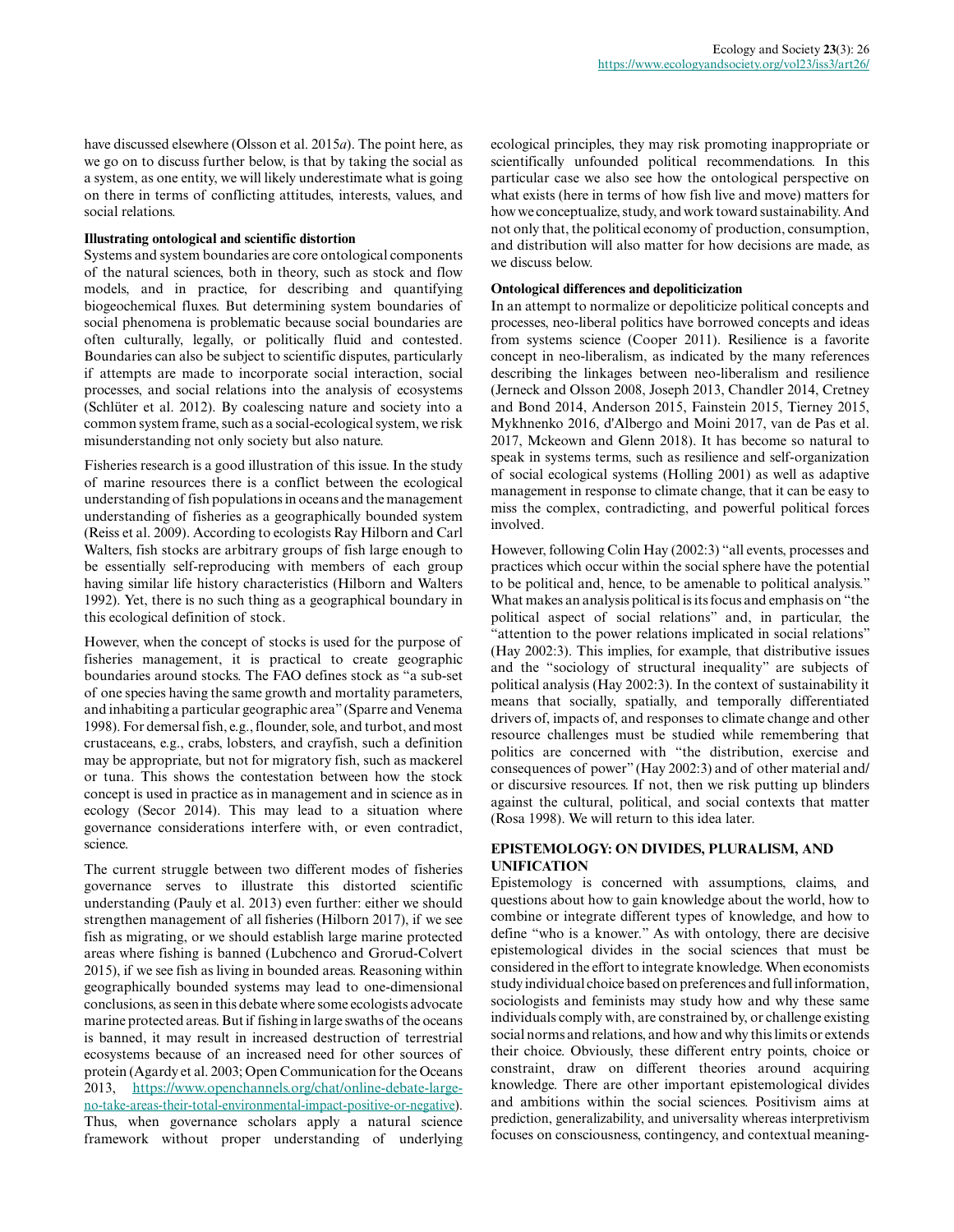making. And although both may seek to understand and explain social relations, positivism is mainly nomological and oriented toward regularity, whereas interpretivism is mainly idiosyncratic and oriented toward the particular, singular, or unique. Further, although some scholars pursue formalized causal analysis, others prioritize narration and storytelling (Abbott 2004).

In this context, we distinguish between two types of scientific knowledge integration: pluralism and unification (Olsson et al. 2015*a*, Geels et al. 2016). Scientific pluralism is a process wherein several disciplines contribute particular theories, questions, and/ or methods to describe, explain, understand, or solve a problem. According to scientific pluralism, the ultimate goal of scientific inquiry is not (necessarily) to establish a single theory (Kellert et al. 2006). Rather, pluralism is useful in situations where no unified theories are available to explain a phenomenon or where the phenomenon can only be explained through the lens of multiple theories (Dupre 1991, Mitchell 2009). Undoubtedly, this is the situation in the case of a comprehensive context such as that of climate change or geopolitics.

In contrast, unification may easily result in scientific imperialism, a process that is usually thought of as an infringement; often when one discipline attempts to explain phenomena or solve problems in a domain belonging to or associated with another discipline (Dupre 1994, 2001). Whereas Dupre argues against imperialism, Mäki argues that there are situations where scientific imperialism can be useful rather than detrimental (Mäki 2009, 2013). Serious cases of scientific imperialism are reductive in the sense that they aim, or tend, to exclude alternative (even compatible) explanations and solutions (Midgley 1984, Clarke and Walsh 2009, Thorén 2015) resulting in a situation where inferior explanations or problem solutions might outcompete superior ones (Thorén 2015), and thus a situation where the best available knowledge is not used. Unification is not necessarily imperialist (in this negative sense), but there is always reason to worry about imperialism in situations where a single theory (or discipline) claims to account for all aspects of major or persistent social problems such as inequality, poverty, social unrest, and corruption, or for complex phenomena such as geopolitics or climate change including their impacts on society and various responses to them (Hornborg, Persson, Olsson, and Thorén, *unpublished manuscript*). In contrast, in the context of geopolitics, pluralism has not only scientific value, but can also help sustain cultural, ecological, and social diversity (Norgaard 1989). This can be seen in and pursued in research that harnesses both scientific knowledge and knowledge acquired through practical experience, while also seeking to reconcile the two (Agrawal 1995, Parsons et al. 2017; Persson, Johansson, and Olsson, *unpublished manuscript*). Although pluralism has many merits, and is almost seen as an axiom in sustainability science, it can obviously also lead to unwanted imprecision or conflicts between different theories and concepts that are engaging in similar questions.

# **THEORY: ON HOW TO CONCEPTUALIZE AND UNDERSTAND THE SOCIAL**

Theory constitutes a main guide for empirical exploration, analysis, and interpretation. It is also a guide to explanation and to transferability between temporal and spatial contexts. It serves to both simplify how we see reality and more fully describe, explain, and understand it in terms that are appropriate for, and

also comparable between, different contexts. Further, it can help "tie together past and present" (Burawoy 2009:9). Theory can be descriptive, prescriptive, or predictive and can be used to challenge or confirm stated and unstated assumptions. Theories are characterized by their distinct perspectives and are (often) conceived of and expressed to represent, or even consolidate, a special subject-position or vantage point (Hay 2002). Realms of explanation vary, and theory therefore seeks to (elegantly) turn an object under scrutiny into something recognizable, while posing questions that matter from a given perspective (Abbott 2004). This means that theory is not necessarily neutral, but often imbued by certain interests and values (Cox 1981) and by a suggested direction for social change, or mechanisms for continuity and/or stability. But if theory is said also to be a "condensation of accumulated knowledge," it must be open, preliminary, and subject to continual modification or refinement (Burawoy 2009:9).

Inspired by Colin Hay (2002) we will discuss three particular theoretical issues, and, for our purpose here, place them in the context of sustainability research: the role of consensus and conflict theory; the tension between complexity (the world is assumed to be nuanced and can mainly be described concretely and only with some degree of plausibility) and parsimony (the world is assumed to be simple and can be abstracted, explained, and predicted); and finally, the dynamics of agency and structure in society, and how that is tackled in social theory.

## **Consensus versus conflict**

A crucial source of incommensurability between the social sciences and most natural sciences interested in processes of environmental change, such as degradation, exploitation, pollution, or rehabilitation, is how society and the social are understood (see, for example, Rosa 1998, Carolan 2005*a*). Sociology identifies two main types of approaches to understand society: consensus theory and conflict theory. One important implication of the complementarity or dualism that the theories espouse, is that environmental governance and management at multiple scales will be executed, manifested, and understood very differently in the two types of theory.

According to consensus theory there are core values, informal norms, and hidden rules in society that serve as a foundational, unifying structure of a stable and harmonious society, wherein social change is slow and orderly. Norms, rules, and values are continually reproduced through culture, and stability is the outcome. This is reflected in the grand social values of functionalism as an aggregate view of society, as well as in microsociological interaction rituals, although symbolic interactionism can allow for both change and continuity. Studies based on a consensus perspective will search for the hidden rules that maintain social stability (Abbott 2004). In coupled socialecological systems, resilience can be seen as the equivalent of stability, harmony, and the "good norm" (Hatt 2013, Olsson et al. 2015*a*). If society is understood as characterized by negotiations for consensus, scientific evidence and arguments can ostensibly play an important role in decision making.

In contrast, conflict theory proceeds from the stance that there are competing ideas and interests between groups in society, meaning that social order is maintained by (discursive and/or material) agency and control by dominant, privileged, and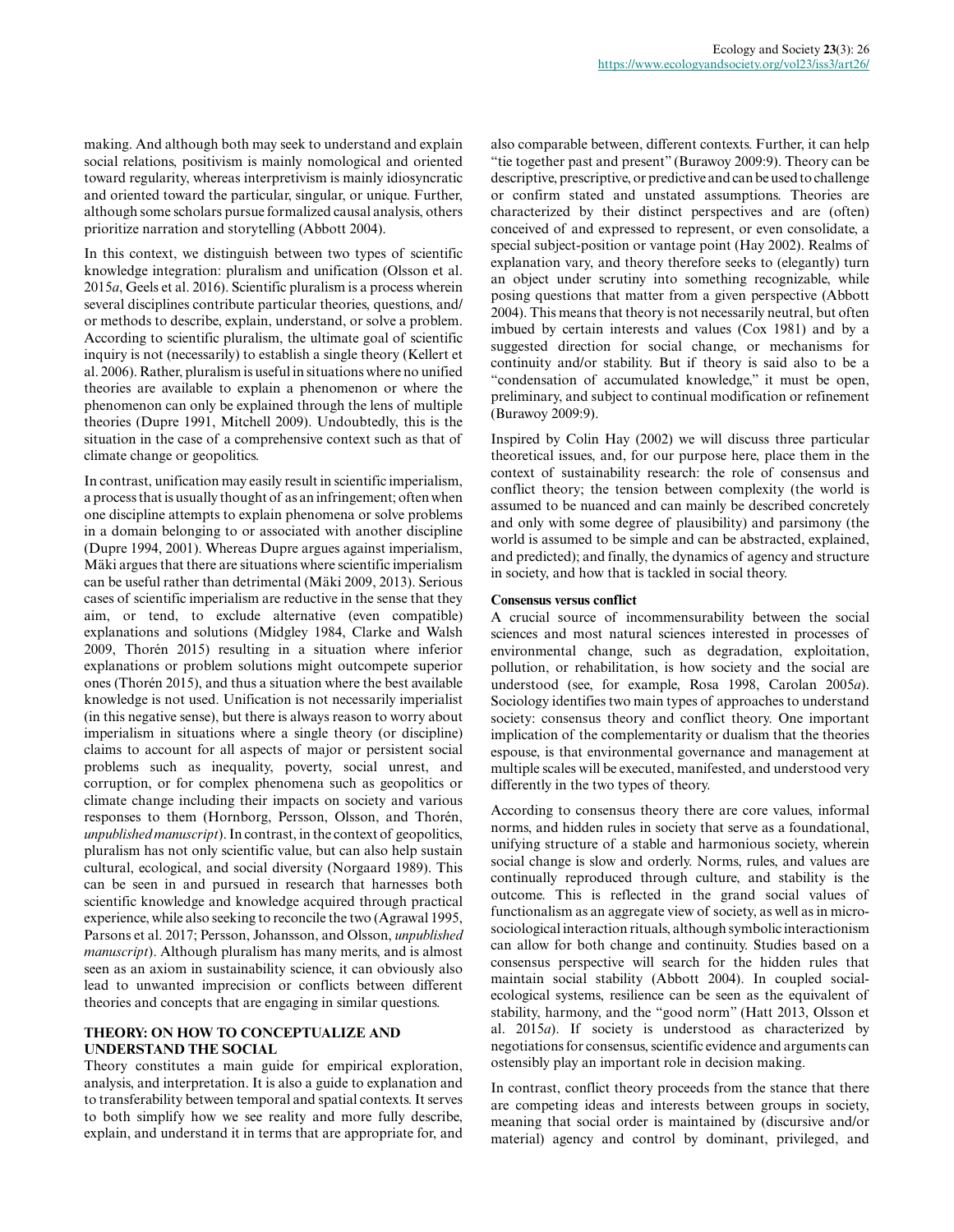powerful groups, and that transformational change develops from the tensions between these groups, and from the redistribution of power and other resources, between them (Meadowcroft 2011). In conflict theory social relations are imbued by power, and society is defined by deviating interests that create, reproduce, and maintain social differentiation, unequal distribution, and other inequalities. Consequently, institutions are shaped by existing power imbalances and social stratification. Research that proceeds from this perspective will take social conflict as a starting point and seek to reveal its causes, consider its consequences, and, oftentimes, also suggest social change. In doing so, it will search for hidden norms and rules that are "the concealed sources of conflict" (Abbott 2004:50). If society is understood through a conflict lens, the potential for using scientific arguments in decision making is lower.

#### *Illustrating consensus versus conflict*

The theoretical dualism above can be illustrated by the example of a study using the SES framework to examine the global sea food market. The study claims that self-organization of large corporations as key-stone actors in global fisheries can lead to sustainability (Guerry et al. 2015, Österblom et al. 2015). But how can this be the case when transnational corporations often exploit their unique position to avoid or reduce the effects of regulation for the sake of maximizing their own profits and power (Kalfagianni and Fuchs 2015)? Self-organization of large corporations in the name of sustainability is therefore not only highly unlikely but also constitutes an utterly depoliticized approach to sustainability (Olsson et al. 2015*b*). The claim is therefore questionable, we argue. It builds upon a consensus perspective that disregards conflicting interests in society between profit-making firms, the idea of corporate sustainability, and the vision of sustainable fisheries.

## **Complexity versus parsimony**

The choice between complexity and parsimony is important in the selection of analytical perspectives and research strategies (Hay 2002). A parsimonious model is as simple as possible but explains as much as possible. However, at some point the merits of parsimony may be outweighed by the benefits of, or need for, greater complexity and detail (Hay 2002). On one side of a spectrum, pure and detailed description may capture real (or full) complexity without explaining much; whereas on the other side, abstract theoretical reasoning may be forceful in explaining and predicting a lot without capturing layers, nuances, or parts and pieces (Hay 2002). From a philosophy of science point of view, simplicity (parsimony) is a virtue (Baker 2016), whereas for the historian and interpretivist, complexity and detail may, in some instances, be of higher priority. However, it is not always straightforward to judge what complexity or parsimony actually mean in a particular case or how to decide on the appropriate level (or degree) of parsimony (Baker 2016).

Seeking to preserve complexity while also capturing a reasonable degree of specificity, constructivist and institutionalist scholars proceed with theory in close dialogue with data, including details, to piece together theoretically informed and empirically grounded historical narratives (Hay 2002). They suggest or establish the preconditions, conditions, and mechanisms of change by studying the interplay between ideas, institutions (including their values), and interests pursued by actors (Meadowcroft 2011). In doing so,

they are inclined to acknowledge complexity, identify sequencing, and consider timing, all of which are enabled by methods of process-tracing, process-elucidation, and a general open-ended approach to understanding processes (Hay 2002). In sustainability science, constructivists and institutionalists are prone to locate and analyze political aspects of the environment by considering how to value, prioritize, and sequence different social goals and sustainability pathways. Critical realists in sustainability science, often base their analysis on a wealth of data and tend to use a variety of economic and social theories to delve into the unobservable layers and mechanisms of humanenvironmental dynamics, often in terms of continuity and change (Nastar 2014, Boda 2018, Harnesk 2018).

#### *Illustrating complexity versus parsimony*

This discussion of complexity versus parsimony can be further illustrated using an interesting ecological discussion on sustainability. In an article in 1993, three eminent ecologists refuted the concept of sustainable development or, more precisely, the idea that natural resources can be managed in a sustainable way (Ludwig et al. 1993). They did so by invoking the reductionist claim that overexploitation of resources is a fundamental trait of human behavior, thus implying that the only way to reduce environmental degradation is to reduce the global human population or, in their words, "It is more appropriate to think of resources as managing humans than the converse" (Ludwig et al. 1993:17). In his 1998 book on complexity, Emery Roe (1998) criticized this simplistic view. Instead he defended the concept of sustainable development by embracing complexity in a process of triangulation (Olsen 2004) based on four theoretical approaches: Girardian economics<sup>[1]</sup>, cultural theory, critical theory, and local justice. This attempt to embrace complexity in approaching sustainable development was later criticized by Holling, who suggested that complex interactions in social-ecological systems can be reduced to a few controlling processes (Holling 2001), an argument that was later repeated by Walker et al. (2006) as mentioned in the introduction.

Holling sweepingly dismissed studies that involved many indicators of change (Holling 2001). He argued that systems are self-organized and that the,

*complexity of living systems of people and nature emerges not from a random association of a large number of interacting factors rather from a smaller number of controlling processes* (Holling 2001:391).

Further, Holling claimed the following:

*If sustainability means anything, it has to do with the small set of critical self-organized variables and the transformations that can occur in them during the evolutionary process of societal development* (Holling 2001:391).

This may hold true for natural systems, but in social science research it is generally not advisable to select a few structural determinants of social continuity or change because that would "distort social complexity" (Mann 1986:4). Relevant to this discussion, cultural theory (Douglas and Wildavsky 1983), rooted in constructivism, seeks to accommodate deviating views and values for the sake of reaching clumsy but empirically rooted solutions (Verweij et al. 2006) rather than offering theoretically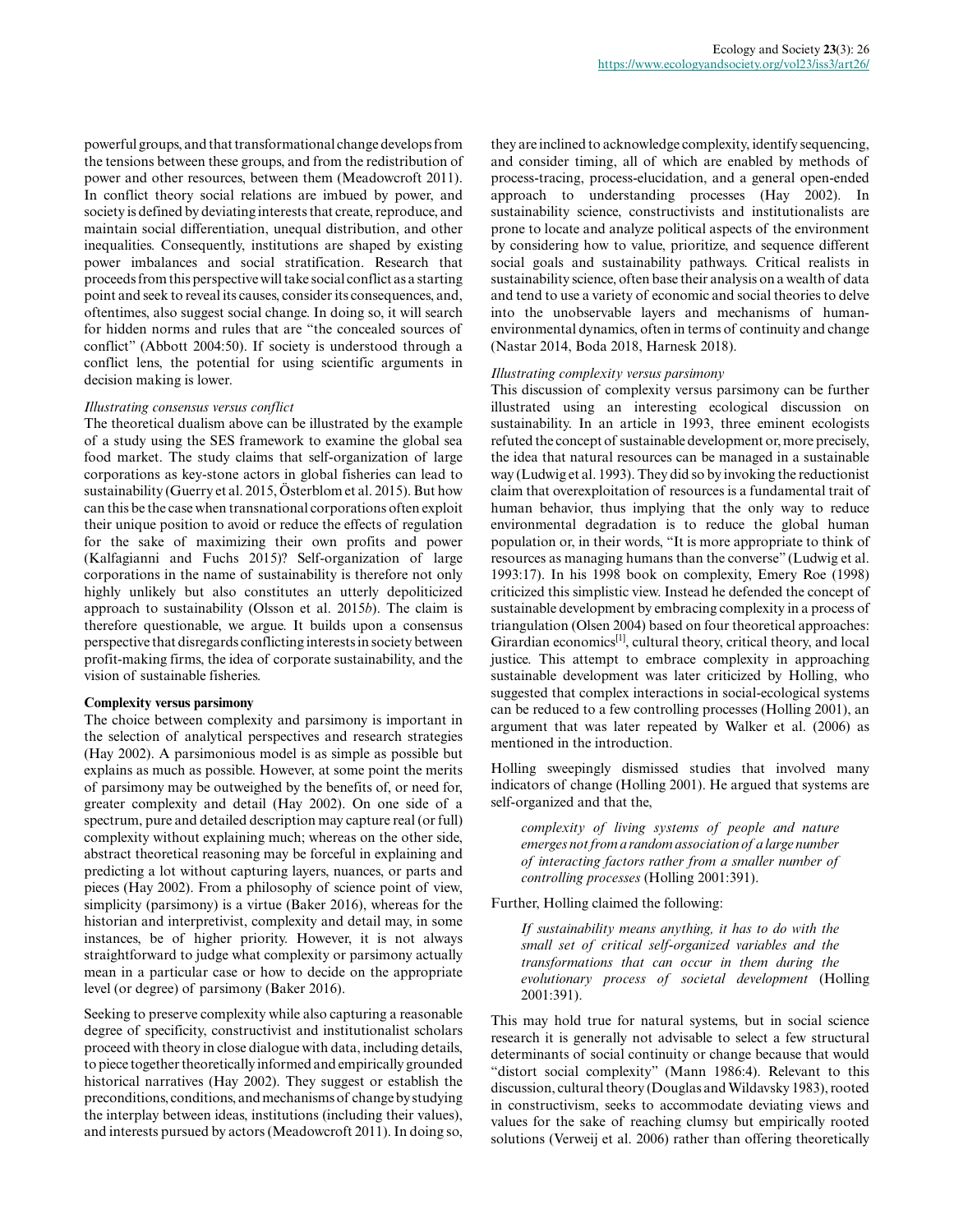elegant solutions without (enough) empirical anchoring. However, cultural theory is criticized for its failure to make "a clear distinction between the process and the product of socially constructed knowledge" (Rosa 1998:22).

Returning to the natural sciences, there are clear examples of how the concept of self-organizing systems may lead us astray in the search for sustainability. As we will show below, the issue of sustainable fisheries is a telling example of the pitfalls of singling out a few variables as determining of a self-organizing system. To begin with, studies that are overly optimistic about the prospects for making global fisheries sustainable may simply be based on unsubstantiated wishful thinking (Guerry et al. 2015). More importantly though, there are optimistic studies that use a SES framework to observe trends in how firms express and exercise voluntary fishery governance (Österblom et al. 2015). However, that analysis builds on a limited scientific understanding of ocean ecosystem dynamics. As should be clear by now from our reasoning, the use of a narrow frame to examine a complex problem may lead to a situation where researchers end up with a distorted scientific understanding of the problem, here fisheries, and a depoliticized view of governance, here the governance of fisheries, as was discussed earlier. The problem with a narrow frame becomes obvious when a certain perspective on a sustainability issue ignores specific ecological mechanisms that could severely undermine the ecological system, as in this case of the ecology of marine systems. The ecological mechanism would tell us that fisheries can be threatened by an array of conditions such as ocean acidification (Marshall et al. 2017), invasive species (Walsh et al. 2016), microplastics (Cole et al. 2011), or decline in ocean oxygen levels (Schmidtko et al. 2017). Such destructive but gradual impacts on fisheries will lead to declining profits for keystone actors, which may in turn result in changes in their fishery governance and practices. These changes, like in the previous example on key-stone actors, will not necessarily be beneficial for long-term sustainability because large corporations are currently governed more by profit and short-term fluctuations on the stock market than by corporate leadership and sustainability (Cherry and Sneirson 2010).

#### **Agency, behavior, and interaction**

There is a dividing line between social and nonsocial approaches to human behavior and social change. Although some believe in "presumed qualities inherent in individuals" as in individualistic and naturalistic approaches (Jones et al. 2011:1), others focus their attention on the "social dimension of human existence" (Jones et al. 2011:5), thereby underlining the importance of interactions and social relations between individuals, and how these vary between social settings and situational contexts. Another important dividing line in the social sciences is how to define, explain, and understand human agency and behavior, i.e., how we act and perform, the scope and limits of our agency, and the reasons behind why we think, speak, act, and make particular decisions. As a starting point, structuralism, at the one end, tends to reduce social outcomes to the workings of institutions and structures beyond the control of actors and their agency, whereas actor-oriented theories, such as intentionalism (Dessler 1989, Hay 2002), on the other end, tend to account for observable effects in purely agential terms. In structural and structured theory the determining features of society are associated with structures external to the individual and her/his interpretations of society,

whereas interactionist theory pays attention to the "capacity for meaningful interaction" and interpretation (Jones et al. 2011:120). According to action theory, society is defined and recreated by social interaction. Here society is not determined by structures, but is instead seen as subject to meaningful interpretation and intentional action.

In rational choice theory, the theory that forms the basis of neoclassical economic theory, individuals make decisions based on the choice to maximize their own utility. The assumption of rational choice provides a reductionist basis for modelling the economy as a self-organizing system. It also provides a scientific justification for the current proliferation of market-based instruments for ecosystem management. This is epitomized by The Economics of Ecosystems and Biodiversity initiative (TEEB) aiming to help decision makers recognize, demonstrate, and capture the values of ecosystem services and biodiversity (Kumar 2010, Brown 2014).

Rational choice theory is widely used, but also contested, in the social sciences. Behavioral economics represents one potential way to partly overcome the problems with rational choice theory (Kahneman and Tversky 2013, Thaler 2016). Sociologists and critical theorists, including critical feminists, have formulated other elaborate theories for explaining agency and social behavior, such as institutional theory, symbolic interactionism, and performativity theory. In institutional theory, scholars stress various aspects of social and economic interactions and relations to explain historical continuity and change, including slow and incremental change (Mahoney 2000, Mahoney and Thelen 2010). In addition to that, discursive institutionalists will focus not only on how we act or interact but also how we think and speak before, or during, action (Schmidt 2008). In even more sharp contrast to rational choice theory, symbolic interactionism focuses on how social relations play out in contextual conditions, situational specifics, and subjective interpretation (Blumer 1986). As examples of action theory, symbolic interactionism stresses outcomes of interaction and interpretation, whereas ethnomethodology stresses processes and modes of interpretation. Such theories are sources of inspiration for the theory on social fields (Fligstein and McAdam 2012) that we will soon delineate.

In addition, sociologist Randall Collins argues that agency is situated in face-to-face interaction and the here-and-now of society (Collins 2004). From the point of view of microsociology he defines the situation and momentary encounters as sites of explanation for understanding individuals, social relations, and society at large. Following from that, the dynamics of the situation, situational causality, becomes the starting point of the analysis where the situation is seen as emergent property (Collins 2004) and, importantly, outcome can thus not be predicted. Local encounters have both agency and structure, where agency is not to be confused by or identified with the individual (Collins 2004) because it is the interaction and the situation that are the focal points of human encounters and agency.

#### **Research strategy and data**

Acquiring and interpreting data involves a series of theoretical and methodological choices. Academic communities unite around research strategies and types of data gathering that distinguish them from others, each with its own merits, be the data collection strategy comparative case research, discourse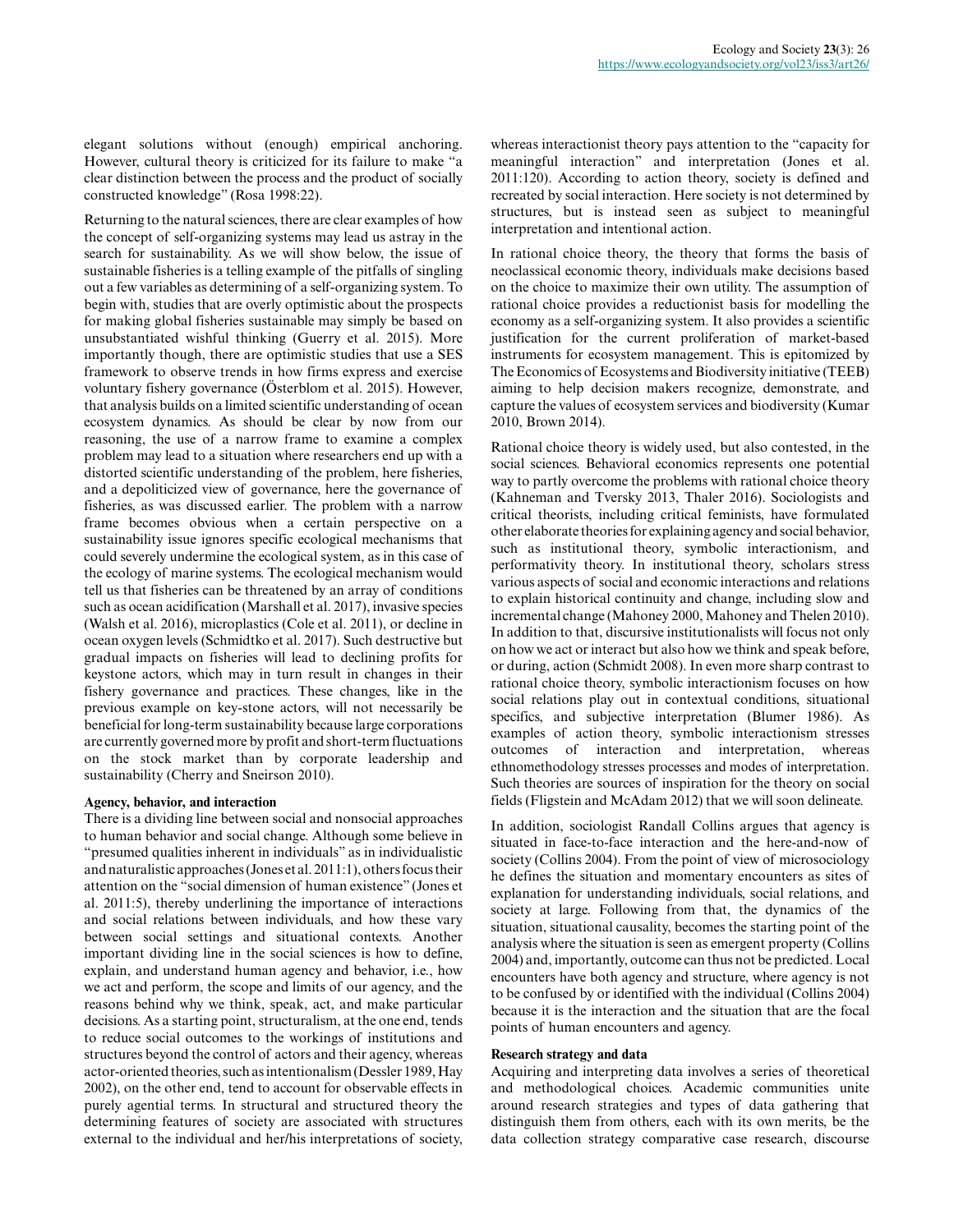analysis, ethnography, grounded theory, historical narration, or formalization and surveys. But each one also has its limitations that are often revealed when viewed through the lens of another strategy. To overcome certain limitations, we can move heuristically from one research strategy to another to see what it contributes compared to others. Potential gains from this heuristic exercise can be expressed in details, nuances, and meaning-making that capture complexity and contingency or as formalized abstractions, explanations, and generalized patterns (Abbott 2004). Given this cyclical reasoning, of moving from one research strategy (or theory!) to another, interdisciplinary researchers will need to keep in mind that a study can be "too radical for one group while being insufficiently radical for another" (Abbott 2004:111).

Proponents of using indicators and measurables may seek readily observable data, while also seeking regularity and stability in society, whereas those emphasizing the role of values and meaning-making may assume that the social sphere is divided by conflict and interests, and thus seek other types of data, including insight from nontypical settings. Rather than taking regularity as a given and basis for prediction, a constructivist, institutionalist, or critical realist would explore the conditions for and existence of both regularities and irregularities (Hay 2002). In this kind of research, it is obviously important to study tensions and to consider whether social conflict or cooperation, or both, is the norm.

# **AN INTEGRATIVE FRAMEWORK: SOCIAL FIELDS AND NATURAL SYSTEMS**

Inspired by American and French sociologists, we suggest an analytical framework to overcome ontological differences between the social and natural sciences, and thereby also overcome ontological barriers in sustainability research. A combined approach has the potential to integrate knowledge across the natural and social sciences, and to do so in a new way. For now, we call it social fields and natural systems. It builds on and juxtaposes two explicit ontological assumptions for comparison and contrast, but not for complete integration: social fields and natural systems. With this, our ambition is to avoid both the risk of depoliticizing social ecological issues, as discussed above, and the scientific imperialism associated with unification and the domination of one discipline over another. The main aim becomes then not to integrate the two but to integrate the knowledge generated from each one.

Further, the approach is good for avoiding three common weaknesses in knowledge integration across the natural and social sciences caused by the use of, in particular, three theories seeking explain social change: environmental determinism, functionalism, and rational choice. These three perspectives often result in a depoliticized (mis)understanding of environmental issues that may lead to a scientific justification of particular policies, such as promoting resilience in the context of climate change adaptation (Wellstead et al. 2017), in forest management (Newton 2016), or in poverty alleviation (Béné et al. 2012). The new approach is good for combining knowledge that can be generated from each of the two domains: the natural environment, which can be described in terms of systems, and the social sphere, which is better described in terms of social fields.

Even if social fields may lend similarities from systems and from institutional logics (Scott 1995), fundamental differences exist. In Earth system science, the fundamental ontological assumption is that the planet is a system. As long as the system is understood in primarily natural science terms such as an ecosystem, this is usually uncontroversial. Proceeding from that idea, some ecologists claim that "ecological and social domains of socialecological systems can be addressed in a common conceptual, theoretical, and modeling framework" (Walker et al. 2006). However, this is a situation where system ontology may come into conflict with ontological assumptions in the social sciences, as discussed above. That clash will imply a loss of significant social scientific knowledge.

# **The main features of field theory**

Based on empirical studies and theoretical advancement, sociologists argue that field theory has the power to contribute to a deeper understanding of social dynamics, including those surrounding competing economic and political interests. This is how Levi Martin (Martin 2003) sees it:

*I make the case that field theory is something quite different that has the potential to yield general but nontrivial insights into questions rightly deemed theoretical and to organize research in a productive fashion. Finally, field theory allows for the rigorous reflexivity that is necessary in all cases in which sociology attempts large-scale political and institutional analyses* (Martin 2003:3).

Bourdieu (1977), who had the ambition to understand society at large, was particularly interested in the fields of culture, education, and religion, and defined field as a network of relations among actors and objects and their objective positions (Ritzer 2011). In his studies of social movements, Gamson (1975) introduced the concepts of incumbents and challengers to field theory. Incumbents have disproportionate power in or over a field which, in turn, supports them. In contrast, challengers are less privileged in that field and are either in opposition to, or more often, suppressed by it.

In their study of transnational migration, Levitt and Schiller (2004) applied field theory to highlight and study hidden institutions and social processes, and, importantly, challenged a routine notion of geographical scales:

*The concept of social field also calls into question neat divisions of connection into local, national, transnational, and global. In one sense, all are local in that near and distant connections penetrate the daily lives of individuals lived within a locale* (Levitt and Schiller 2004:1010).

The three points made here on field theory—the emphasis on reflexivity; the crucial distinction and interaction between the two main types of actors in the field, the incumbents, and the challengers; and the importance of a taking a multiscalar approach—are all relevant to keep in mind for sustainability scientists in the quest for sustainability.

Fligstein and McAdam (2012), who aim to construct a comprehensive general theory of fields, see strategic action fields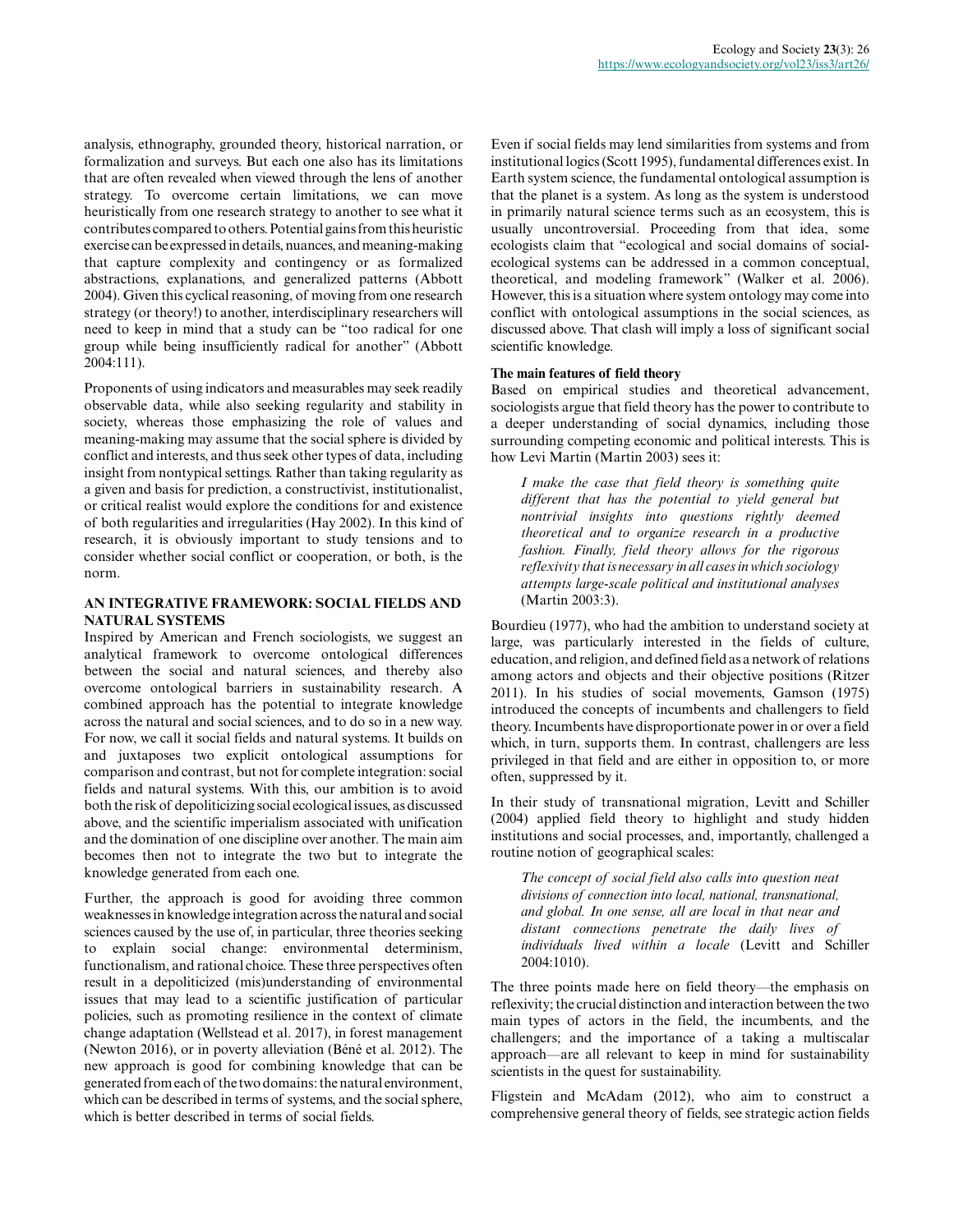as representing meso-level social orders and, as such, as the structural base of modern political and organizational life. Identifying these strategic action fields is the starting point for studying stability, continuity, and change in society. In their theory of fields, Fligstein and McAdam (2012) expand the notion of fields to become a (more or less) universal concept for understanding social change and social order. In doing so, they expand the conceptual vocabulary and the horizon for what to study as a field. According to them, social relations exist independently of whether people are aware of them or not, and whether people want them or not, and thus need to be considered. This can be taken as an indication of a critical realist or pragmatist approach, where theory is needed to make sense of that which is actual and real but not necessarily empirically observable.

As an important argument against rational choice explanations of social change within a field, Fligstein and McAdam argue vehemently that "the material and the existential cannot be disentangled" (Fligstein and McAdam 2012:49). Inspired by symbolic interactionism, they stress the importance of social skills, defined as a capacity for intersubjective thought and action in social relations. The concept of social skill is rooted in symbolic interactionism which rests on three main assumptions (Blumer 1986): (a) that individuals act toward things on the basis of the meanings they ascribe to those things, i.e., things have no universal value in themselves; (b) the meaning of such things is derived from, or arises out of, the social interaction that one has with others and with society implying that decisions are primarily relational rather than individual; and (c) these meanings are handled in, and modified or recreated through, an interpretative process used by the individual in dealing with the things s/he encounters.

#### **Strategic action fields: a condensed version**

To expand a little on the views that Fligstein and McAdam (2012) present, a social field is an arena, or space, of power embedded in a wider context of overlapping and interdependent arenas. A field can be characterized by either competition, collaboration, or both, but because every field is dominated by competition and conflict (hierarchy) or collaboration and consensus (coalitions), the dynamics of a field depend on the relative power to produce a cooperative or hierarchical order. In newer and emerging fields there is a certain flexibility because actors, because of dependent interests, are increasingly forced to take one another into account in their actions. With time, activities inside the field are routinized and institutionalized by governance mechanisms and by incumbents who act to stabilize (or control) the field. Nevertheless, the field will be under pressure from those who question things, the challengers, both from the inside and outside, and thus be subject to various social forces. For those reasons, the idea of strategic action fields is a useful framework for understanding social continuity, social change, and conflict.

For practical reasons, Fligstein and McAdam (2012) suggest a stepwise method for studying a strategic action field over time in terms of its emergence, stabilization, and/or transformation. First, define the field: who are the actors (incumbents, challengers), what is at stake, and how are power structures organized, in coalitions or hierarchies? Second, differentiate between emergent, stable, and transforming strategic action fields. Third, assess the main relationships between any given field and

outside actors embedded in other fields: what is the role of and interplay with external actors? Fourth, account for the role of social skills and entrepreneurial action in a field: what are the material and discursive resources and tools? Fifth, look out for exogenous shocks, field ruptures, and the onset of contention: what are the threats to the field? Taking these five steps constitutes a first attempt to apply the theory.

# **ILLUSTRATING SOCIAL FIELDS AND NATURAL SYSTEMS**

Are environmental issues bounded or transboundary? Despite the many benefits of taking a systems view, there are of course limitations and pitfalls. One of the most widely used frameworks for studying sustainable development in coupled social-ecological systems is Elinor Ostrom's institutional framework (Ostrom 2009). We agree that analytically the resource system in her framework is best understood as a system, but we like to suggest that the seven design principles for successful governance of that resource system (Anderies et al. 2004) are better understood as social fields. We will not go into the details of that here, but instead, move on to more detailed discussions about social fields.

The theory of social fields is useful for a variety of reasons. It has been successfully applied to issues that do not follow or respect system boundaries or national borders. The transnational phenomenon of global environmental change and the various associated issues can be studied as social fields. To take a specific example, we could suggest a study on transnational mobility and how migrants build new livelihoods and communities while often maintaining links with their communities of origin in another country. When applied to human-environmental issues, social fields can facilitate the study of environmental change as a multiscalar, transboundary phenomenon without ignoring the dynamics of interaction and interdependence or confining it to either local, national, or global politics. Further, the notion of transnational social fields has helped avoid methodological nationalism that conflates society with the nation-state (Schiller et al. 1992, Schiller 2005).

Within the frame of social fields, concepts bounded by national borders such as jurisdictions and things determined by them, as well as concepts associated with system boundaries such as community, citizenship, and immigrant, or processes such as assimilation and integration, can be better understood and more effectively resisted or renegotiated (Goldring 1998). In the same vein, livelihoods emerging as a result of urban or rural migration, i.e., the ruralization of the urban and the urbanization of the rural, can be studied as hybrids within the frame of social fields rather than as bounded by a distinction between rural and urban systems. Social fields can also be applied to investigate how and to what extent renting land, as opposed to owning it, is a barrier to the adoption of sustainable agricultural practices in the U.S. (Carolan 2005*b*).

We illustrate our reasoning in two types of examples. The first example serves to illustrate the use of social fields and natural systems more fully. The second example serves to show the emergence of a strategic action field within the debate on climate change.

In the first example, we examine a case concerned with adaptation to current and future impacts of climate change. It shows how a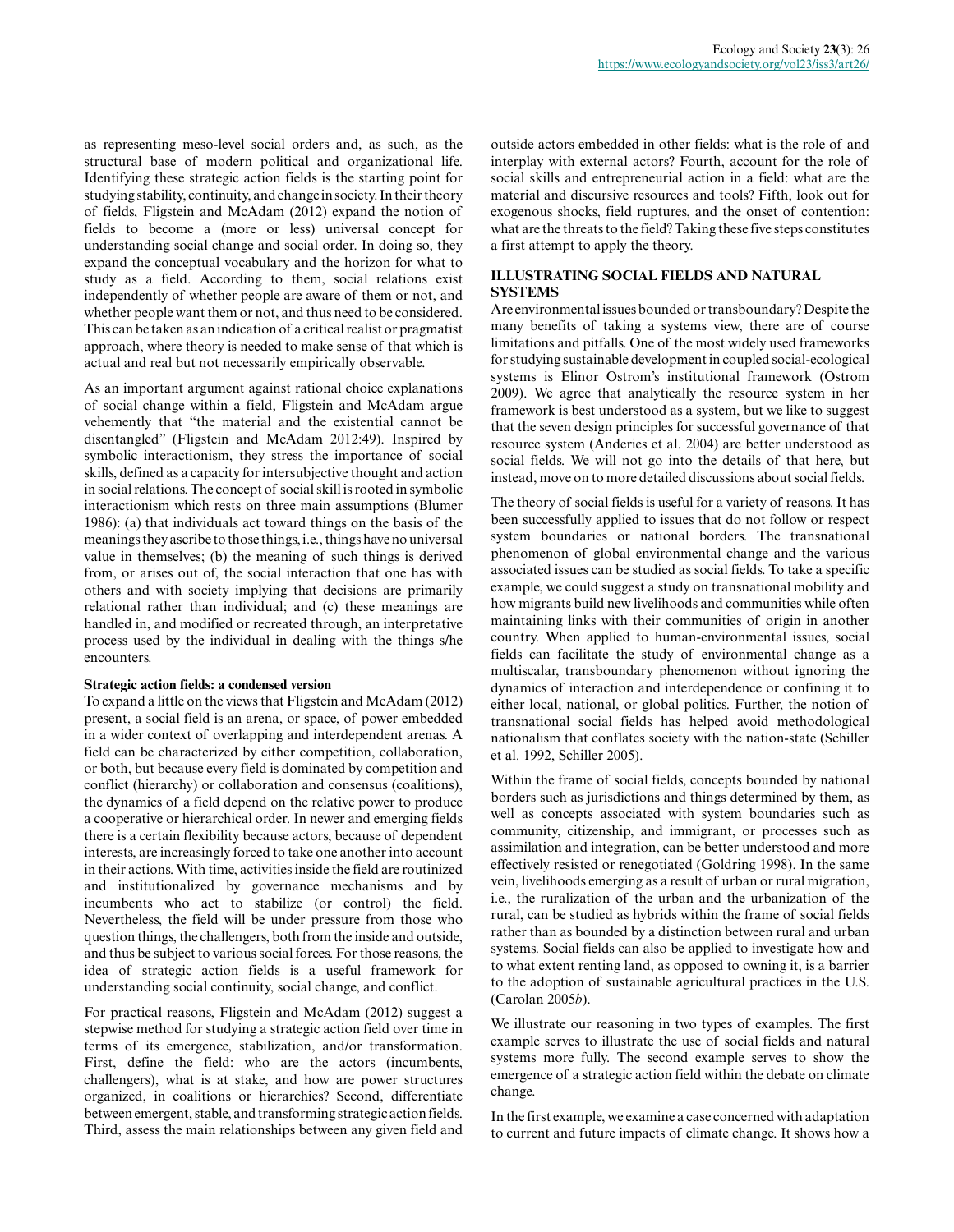bounded system, a river basin, interacts with unbounded social fields. Importantly, we see how an ontological definition of the natural system, i.e., the river basin, is clashing with the social fields associated with the issue of adapting to floods and droughts. The second example, geoengineering, serves to illustrate more fully how we can apply field theory to a significant case. Here we apply the steps suggested above by Fligstein and McAdam (2012).

#### **A: Climate change adaptation in river basins**

The frequency and severity of climatic extremes have increased in recent years as a result of climate change (IPCC 2012). Many of these events are associated with huge losses of people, livelihoods, and property (Olsson et al. 2014), and also with displacement and sometimes migration (Ionesco et al. 2016). Social responses to climate impacts are diverse and complex, and do not follow any particular boundaries or simple cause-effect patterns. Adaptation is a suitable object of study for our suggested approach, and adaptation studies provide an example of how an understanding and use of multiple ontologies, fields, and systems, can facilitate and promote the production of actionable knowledge in response to climate change.

To take a specific example, a climatic event may affect a clearly defined geographical area. In the case of a flood or a drought the impact is usually defined by the river basin affected, thus a hydrological system. From a hydrological point of view it makes sense to use the river basin as the system boundaries. The vast river basins of the Indus and the Brahmaputra are pertinent examples. They are highly susceptible to climate change impacts in terms of changing precipitation and melting glaciers in the Himalayas, a phenomenon that has implications on agricultural practices and the food security of 60 million people (Immerzeel et al. 2010, Khan et al. 2011). In 2010, Pakistan was hit by its worst natural disaster ever, a flood in the Indus River that put one-fifth of the entire country under water, killing about 1600 people, and costing US\$10 billion in recovery. The flood was caused by unusually heavy monsoon rains which can, at least partly, be attributed to climate change (Mann et al. 2017), hence a case of adaptation to climate change.

Using hydrological process models, e.g. SWAT, MIKE\_SHE, or TOPMODEL (Devia et al. 2015), the extent and severity of floods and droughts can be understood and predicted with great accuracy both in space and time (Khan et al. 2011, Rajbhandari et al. 2015). But neither social repercussions nor social drivers follow these natural system boundaries. The increasing frequency and intensity of floods and drought, as a consequence of climate change (Mann et al. 2017) in combination with social drivers, can be analyzed through interacting systems for the natural science aspects (represented by a hydrological model) and strategic action fields for the social aspects (represented by climate politics in horizontally and vertically interacting fields). Some of these fields are interrelated and some interact directly with systems components.

In Figure 1, we show how some social fields interact directly with place-based phenomena, such as displacement or resettlement of people, and loss of property, livelihoods, and lives. It also shows how certain components of the hydrological system, such as vegetation cover, may themselves be affected by social fields.

Above, we stressed that studying mobility as a social field will challenge notions of geographical scales (Levitt and Schiller 2004). Mobility is a common way to cope with and adapt to an immediate stress such as floods or to escape out of a geographically bounded system. Labor migration can also be understood as adaptation to the more gradual processes of deteriorating livelihoods (Banerjee et al. 2011, Gioli et al. 2014) and would be seen as a social field linking different geographical locations and resulting in myriad interactions. Below, we take another, more discursive, example, to illustrate how powerful forces align their interests and unite to support a particular issue within the realm of climate change.

## **B: Geoengineering: an illustration of social fields and natural systems**

The central aim of the Paris Agreement "is to strengthen the global response to the threat of climate change by keeping a global temperature rise this century well below 2 degrees Celsius above pre-industrial levels and to pursue efforts to limit the temperature increase even further to 1.5 °C" (UNFCCC 2015:Article 2). This ambitious target in the context of insufficient national mitigation commitments (Rogelj et al. 2016) makes geoengineering seem inevitable (Horton et al. 2016). In contemporary climate science, scholars discuss two fundamentally different approaches to geoengineering: reducing the amount of solar radiation reaching the Earth, Solar Radiation Management (SRM) versus removing  $\mathrm{CO}_2$  from the atmosphere into long-term storage in the geosphere or in oceans, Carbon Dioxide Removal (CDR; Vaughan and Lenton 2011). A vast majority of mitigation scenarios for 2 °C and all scenarios for 1.5 °C are now based on massive deployment of negative emission technologies, notably bioenergy combined with carbon capture and storage (BECCS) (Rogelj et al. 2015, Schleussner et al. 2016), thus examples of CDR.

The phenomenon that we today call geoengineering, to deliberately alter the global climate system in order to alleviate the impacts of climate change (Allwood et al. 2014), has old roots. Geoengineering has been considered at least since Homer's Odyssey in the late 8th century BC or Shakespeare's The Tempest in 1611 (Schneider 2001). In 1997, in reaction to the increasing demands for emission reductions under the Kyoto Protocol, the physicist (and architect of the H-Bomb) Edward Teller published an article in the Wall Street Journal where he promoted geoengineering under the title "The planet needs a sunscreen" (Teller 1997).

Until recently, geoengineering was peripheral to climate science and the climate change debate. But outside of scientific discussions, several think tanks, lobby groups, and other interest groups associated with the fossil fuel industry, such as the American Enterprise Institute (Union of Concerned Scientists 2017) have used their political influence to promote SRM as a cost-effective alternative to reducing the emissions from fossil fuel (Lane 2009). The argument that these challengers make is entirely economic, exemplified by a report from the Copenhagen Consensus think tank that inquired into the benefit/cost ratios of two SRM technologies: 21-56 for injection of aerosols, and 2400-15,000 for manipulating the albedo of clouds (Bickel and Lane 2009).

Importantly, geoengineering was neither considered a realistic nor desirable option in the climate discourse until 2006 when the Nobel laureate Paul Crutzen stirred up a controversy by discussing the possibility of manipulating the Earth's radiation balance using SRM as a means of solving the "policy dilemma"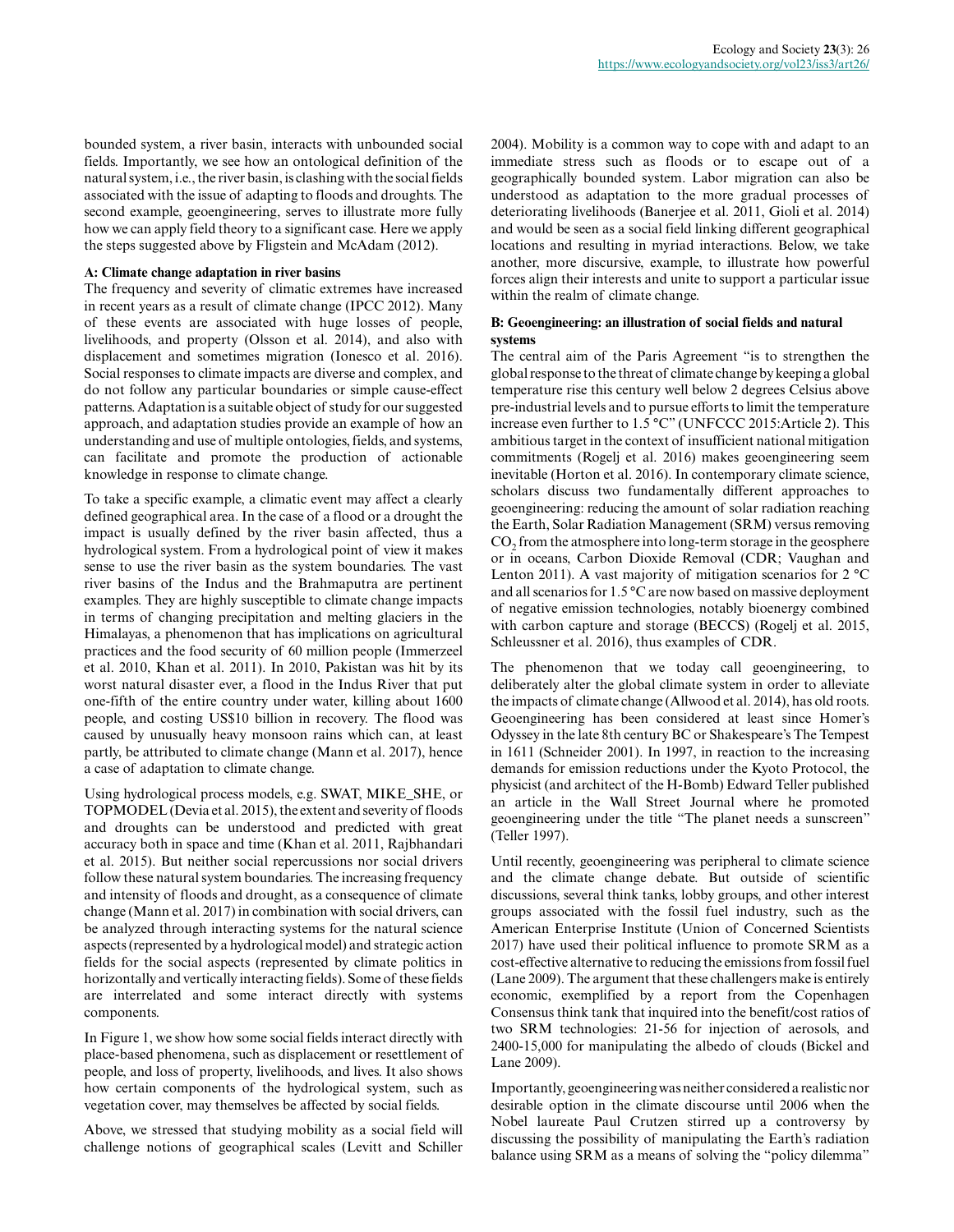**Fig. 1**. A stylized picture of how social fields (orange ovals) interact with geographically bounded components of a hydrological system (boxes and arrows) within the boundaries of the Indus river basin (thick black line).



(Crutzen 2006). Crutzen described the dilemma of how reducing the burning of fossil fuel as a means of lowering the emission of  $CO<sub>2</sub>$  would also reduce the cooling from sulphur dioxide. The solution he described was to deliberately inject aerosols into the atmosphere. He ended his essay by saying the following:

*The very best would be if emissions of the greenhouse gases could be reduced so much that the stratospheric sulphur release experiment would not need to take place. Currently, this looks like a pious wish* (Crutzen 2006:217).

What Crutzen did not realize was that by publishing the essay he probably made a reduction in greenhouse gas emissions (even) less plausible because just the perception of geoengineering as a viable option reduces the willingness to curb  $CO_2$  emissions (Faran and Olsson 2018). From a natural systems point of view, his reasoning makes sense; if we cannot reduce global warming by curbing the emission of greenhouse gases, then we should at least try to counteract the warming by injecting aerosols. But if we apply a social field analysis, we come to another conclusion after considering the broader political implications. By initiating a debate on geoengineering that suddenly became very lively (the essay is cited about 1100 times), Paul Crutzen (willingly or unwillingly) became part of the geoengineering discourse aimed at diminishing the will to curb greenhouse gas emissions. In Figure 2 and Table 1, we illustrate how different strategic action fields interact with each other and potentially with the Earth system itself. Inspired by Fligstein and McAdam (2012) we ask, who creates new fields, how is it done, and for what purpose? At its core, this comprehensive question focuses on, where is the power, what are the tactics, and what is at stake?

Importantly, Crutzen's reasoning about the Earth system offered a serious option for scientists, economists, and policy makers of geoengineering to address climate change from this particular angle. Thereby, we argue, he initiated a new strategic action field, which we call the geoengineering field. Further, we argue that it was not so much the message that counted, because similar views had been expressed before, but the messenger. Paul Crutzen was considered an environmental hero, as one of three scientists and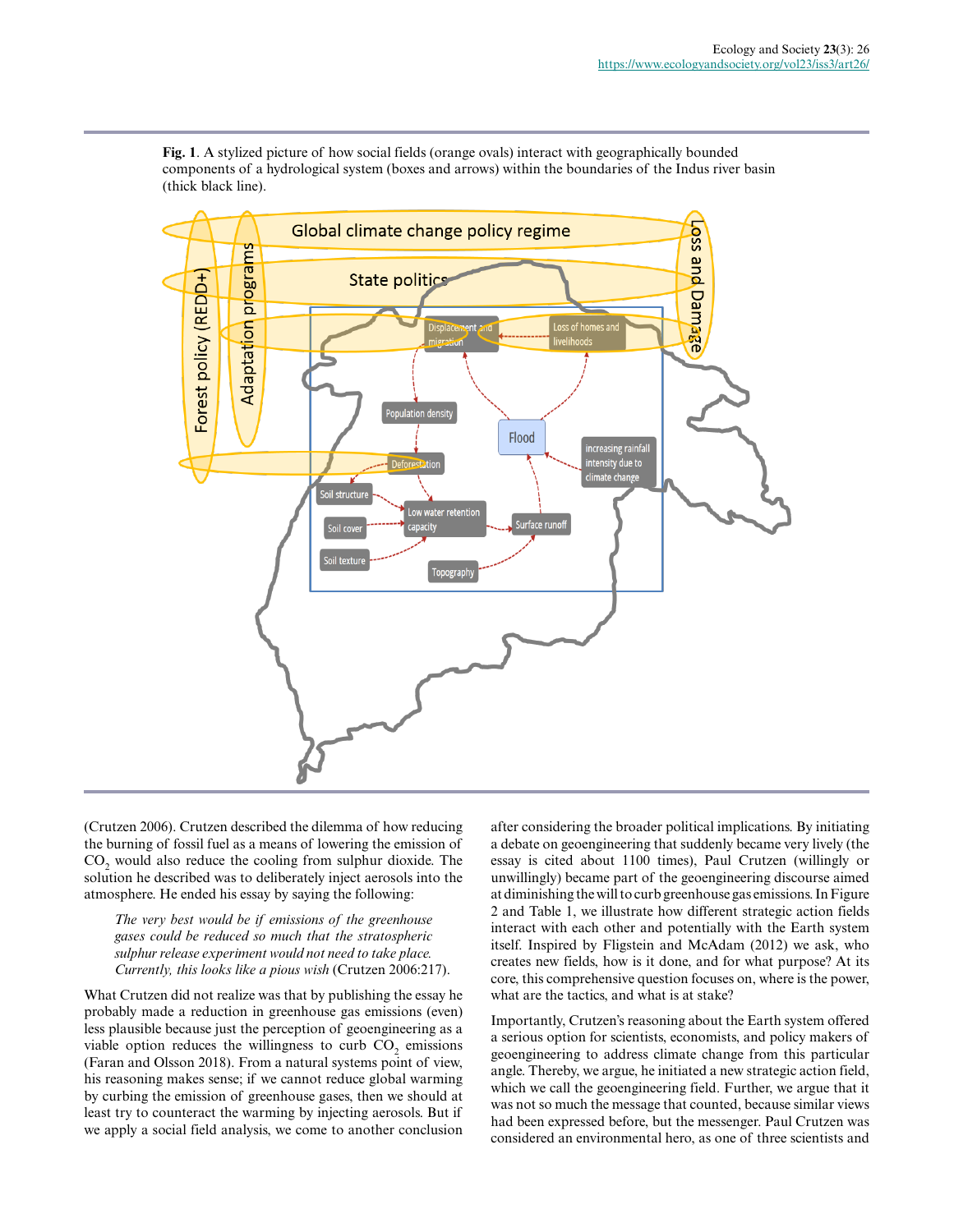|                                                                                                           | CC policy regime (1)                                                                                                                               | Climate science<br>(2)                                                                                                                             | Fossil fuel interests (3)                                                                                                                                             | Geoengineering (4)                                                                                                                                                      | CC denialism (5)                                                                                                                                     |
|-----------------------------------------------------------------------------------------------------------|----------------------------------------------------------------------------------------------------------------------------------------------------|----------------------------------------------------------------------------------------------------------------------------------------------------|-----------------------------------------------------------------------------------------------------------------------------------------------------------------------|-------------------------------------------------------------------------------------------------------------------------------------------------------------------------|------------------------------------------------------------------------------------------------------------------------------------------------------|
| Who are the actors?<br>incumbents,<br>challengers<br>What is at stake?                                    | United Nations, the<br>UNFCCC parties,<br>international<br>organisations (e.g.<br>World Bank), BINGOs<br>Effective governance of<br>climate change | Science, environmental<br>movements, challengers<br>within the humanities and<br>social sciences<br>Scientifically informed<br>policies            | Large corporations<br>supported by strong<br>allies, (e.g. several<br>US presidents)<br>Continued profitability<br>of the fossil fuel industry<br>and infrastructure  | Fossil fuel industry,<br>certain scientific allies<br>(e.g. some atmospheric<br>scientists, geologists,<br>economists)<br>Achieve climate targets<br>while allowing BaU | Right-wing<br>contrarian think<br>tanks, fossil fuel<br>corporations, and<br>interest groups<br>Freedom from<br>government<br>interference in energy |
| What are the power<br>structures?                                                                         | Strict UN principles (1<br>country 1 vote)                                                                                                         | No hierarchies but strong<br>coalitions                                                                                                            | Strong hierarchies<br>and coalitions                                                                                                                                  | Coalitions with fossil<br>fuel interests                                                                                                                                | markets<br>No hierarchies, but<br>strong, often covert,<br>coalitions                                                                                |
| coalitions.<br>hierarchies<br>What type of field is Stable<br>it?<br>Emergent, stable, or<br>transforming | Strong coalitions and<br>vested interests                                                                                                          | Few very important<br>players (e.g. IPCC)<br>Stable and transforming<br>Shifting from a natural<br>science focus to an<br>integrated understanding | Stable and transforming<br>Some firms accept CC,<br>some<br>do not                                                                                                    | Emerged suddenly from Emergent and<br>a paper by Paul<br>Crutzen in 2006<br>Transformed the field<br>of CC policy:<br>geoengineering is now                             | transforming                                                                                                                                         |
| Which are the main<br>relationships<br>between fields?                                                    | Dominant field:<br>all other fields must<br>relate to it.                                                                                          | Strongly aligned with CC<br>Policy Regime                                                                                                          | Aligned with CC<br>denialism, but tries to<br>keep that hidden                                                                                                        | ostensibly inevitable<br>Aligned with fossil fuel<br>interests but against<br>CC denialism                                                                              | In opposition to CC<br>policy and climate<br>science                                                                                                 |
|                                                                                                           |                                                                                                                                                    | Constant conflict with CC Embraces<br>denialism                                                                                                    | geoengineering as a<br>means to get support for<br>"clean" fossil fuels                                                                                               | Support from certain<br>scientific interests:<br>(atmospheric science,<br>geology, macro-<br>economics, new<br>technologies)                                            | Inroads into CC<br>policy through<br>lobbying when<br>geoengineering<br>received scientific<br>legitimacy                                            |
| What are the social<br>skills.<br>entrepreneurial<br>actions, material<br>and discursive<br>resources?    | Highly structured, little Wide range<br>room for<br>entrepreneurship                                                                               | of social skills<br>Ambivalent support from<br>the general public                                                                                  | Extremely well-funded,<br>strong discursive and<br>entrepreneurial skills<br>Paint optimistic<br>scenarios of future<br>potential of CDR while<br>resisting immediate | Few high profile actors<br>- still under<br>development                                                                                                                 | Well-funded with<br>strong discursive skills                                                                                                         |
| Are there any<br>exogenous shocks,<br>contentions,                                                        | Major shock and<br>rupture at COP15                                                                                                                | The current US<br>administration (45 <sup>th</sup><br>president) as a shock                                                                        | mitigation<br>Thrives under current<br>US administration (45 <sup>th</sup><br>president)                                                                              | Faces opposition from<br>many varied interest<br>groups                                                                                                                 | Thrives under current<br>US administration<br>(45 <sup>th</sup> president)                                                                           |
| ruptures, or threats?                                                                                     |                                                                                                                                                    |                                                                                                                                                    | No immediate threats                                                                                                                                                  | Weak social acceptance                                                                                                                                                  | Under constant threat<br>from<br>CC science                                                                                                          |

Table 1. Summary of strategic action fields in the case of geoengineering (numbers refer to Figure 2).

Nobel laureates who first described how stratospheric ozone was destroyed by chemicals and whose discoveries led to the Montreal Protocol (Kaniaru 2007), often heralded as the most successful multilateral environmental treaty ever.

According to the Web of Science, in the six years that preceded Crutzen's essay, 2000–2005, only four papers containing "solar radiation management" or "albedo enhancement" were published. In the six years after Crutzen's essay, 2007–2012, 77 papers were published (January 2018). Thus, it seems clear that Crutzen's essay was instrumental in initiating the Royal Society landmark report on geoengineering in 2009 (Shepherd 2009).

Even if that report takes a very cautious approach to geoengineering, stressing the uncertainty and ethical aspects associated with it, it offered scientific legitimacy to geoengineering, which was reinforced in 2014 by the IPCC in AR5 (IPCC 2014).

At the time of the publication of Crutzen's essay, the strategic action field of climate change mitigation (CC policy regime), i.e., reduction of emissions, was dominated by environmental interests from scientists, governments, Big International NGOs, and NGOs. Within the realm of the United Nations Framework Convention on Climate Change, governments had created an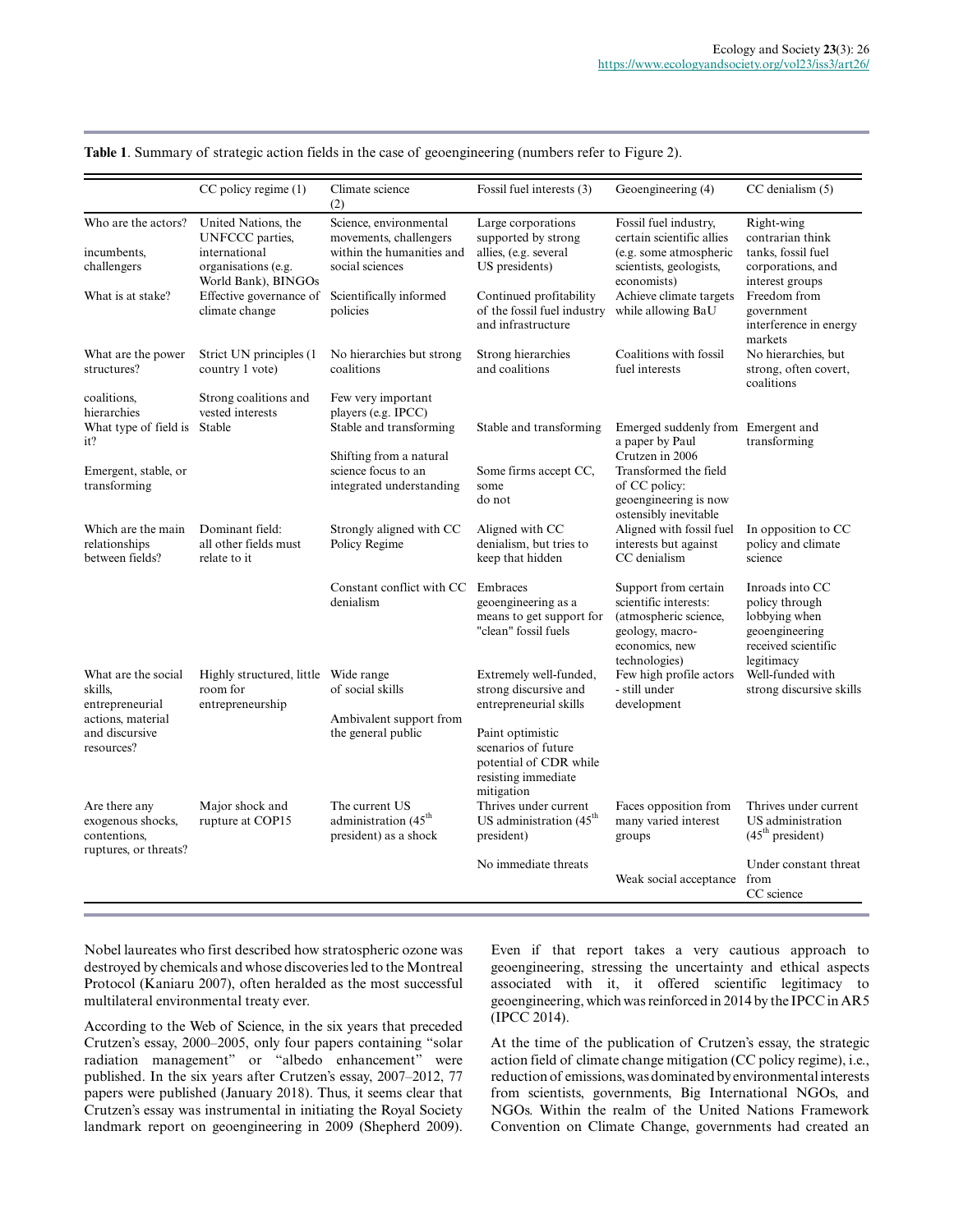"array of narrowly-focused regulatory regimes - what we call the "regime complex for climate change"" (Keohane and Victor 2011). The fossil fuel industry was largely excluded from any of these mechanisms. Their interest was more oriented toward undermining the regime complex by engaging in climate denialism and aggressive lobbying (Mulvey and Shulman 2015). The emergence of geoengineering as a legitimate field in climate change discourses, legitimate because of Crutzen, the Royal Society, and the IPCC, implied that the fossil fuel sector could enter the climate change policy regime. A further implication was that interests associated with climate change denialism could suddenly make an inroad into the climate change policy regime, as seen in Figure 2. In summary, this case clearly shows how a complex web of incumbents and challengers come to interact.

**Fig. 2**. Schematic picture of how strategic action fields are linked and may interact with the Earth system. Numbers refer to Table 1.



The incumbents in the climate change policy regime, such as governments, UN organizations, the IPCC, the broad scientific community, etc., are strong and hard to challenge, but co-optation can be as effective (Friedrichs 2011). The main challengers in this field are primarily the fossil fuel industry and its proponents, including some oil producing countries (Union of Concerned Scientists 2017). Their interest is not climate change per se, but the implications of climate change for the future of fossil fuel production and consumption. So, by embracing the idea of geoengineering, i.e., participating in the Geoengineering field, the fossil fuel industry can now play on yet another arena. More recently, the Trump administration in the USA created a windfall for the fossil fuel industry by opening for them the gates to policy making hubs for both energy (DOE) and the environment (EPA; Marie and Pifer 2017).

To recap the idea of a strategic action field, a strategic action field represents a social space where actors, because of dependent interests, are forced to increasingly take one another into account in their own actions and to do so from a more or less privileged position or niche. In this space, issues of power, interest, and values are at work and so are issues of meaning and identity (Fligstein and McAdam 2012). Once we understand how social relations in one strategic action field are tied to relations in others, we can start capturing the dynamics of a given field (Fligstein and

McAdam 2012). In the context of sustainability challenges, field theory is supposed to offer insights into whether or not a particular idea, policy, or project will spread and whether it will dominate the field by virtue of who is launching, defending, and/ or supporting it. The hope is that such engagement with field theory would increase the potential impact of critical problemsolving research in sustainability science.

The special characteristic of the field of climate change is the undeniable link to the Earth system. This means that all subfields must relate to unprecedented empirical evidence of climate change impacts, such as heat waves, floods, intensifying hurricane seasons, collapsing ice sheets, and disappearing sea ice. For the climate change policy regime and climate change science this increases the urgency of acting to prevent severe climate impacts. For climate change denialism it means their arguments for opposing climate change actions are weakened, while the field of geoengineering is strengthened.

## **CONCLUSIONS**

 $\overline{\phantom{a}}$ 

At this point it should be clear why and how we argue for "holistic pluralism" in the effort to generate and integrate "the best available knowledge" on sustainability challenges and persistent social problems from both the natural and the social sciences. Further, and by suggesting a combined frame of social fields and natural systems including a heuristic scheme for how to use it (Table 1), we provide a fruitful approach and direction for sustainability research. In all, we have made three key contributions. First, we identified reasons for the incommensurability between the social and natural sciences, and proposed remedies for how to overcome some of the resulting difficulties in integrative research. Second, we discussed ontological, epistemological, and theoretical issues that are central in questions at the juncture between social and natural sciences. We did so to show how sustainability science and research will benefit from drawing more profoundly on, and thus more adequately incorporating, varied social science understandings of society. With that, we also set the stage for introducing field theory. Third, and importantly, in two empirical examples of high relevance for sustainability research, we illustrated the use of field theory. Through systematic identification and location of strategic action fields and a theoretically informed analysis of their internal and external interactions, be they discursive, spatial, or temporal, such research can contribute to generating the best available knowledge that enables sustainability science to go beyond cultural, economic, environmental, technical, and other determinism. As such, we have argued that a field theory approach is a fertile foundation for holistic pluralism. In practice, it means that scholars who seek to engage with this will have to be conscious of their own theoretical and methodological stance; be conscious of the advantages and disadvantages of theories and methodologies used by others; and be tolerant of this varied use (Norgaard 1989). Such endeavors are perhaps best undertaken in interdisciplinary settings that allow and embrace empirical, methodological, and theoretical diversity as well as intense communication and reflexivity.

<sup>[1]</sup> According to the French philosopher René Girard, people naturally imitate the desires of others. He calls this "mimetic desire" after the Greek word "mimesis." By Giradian economics,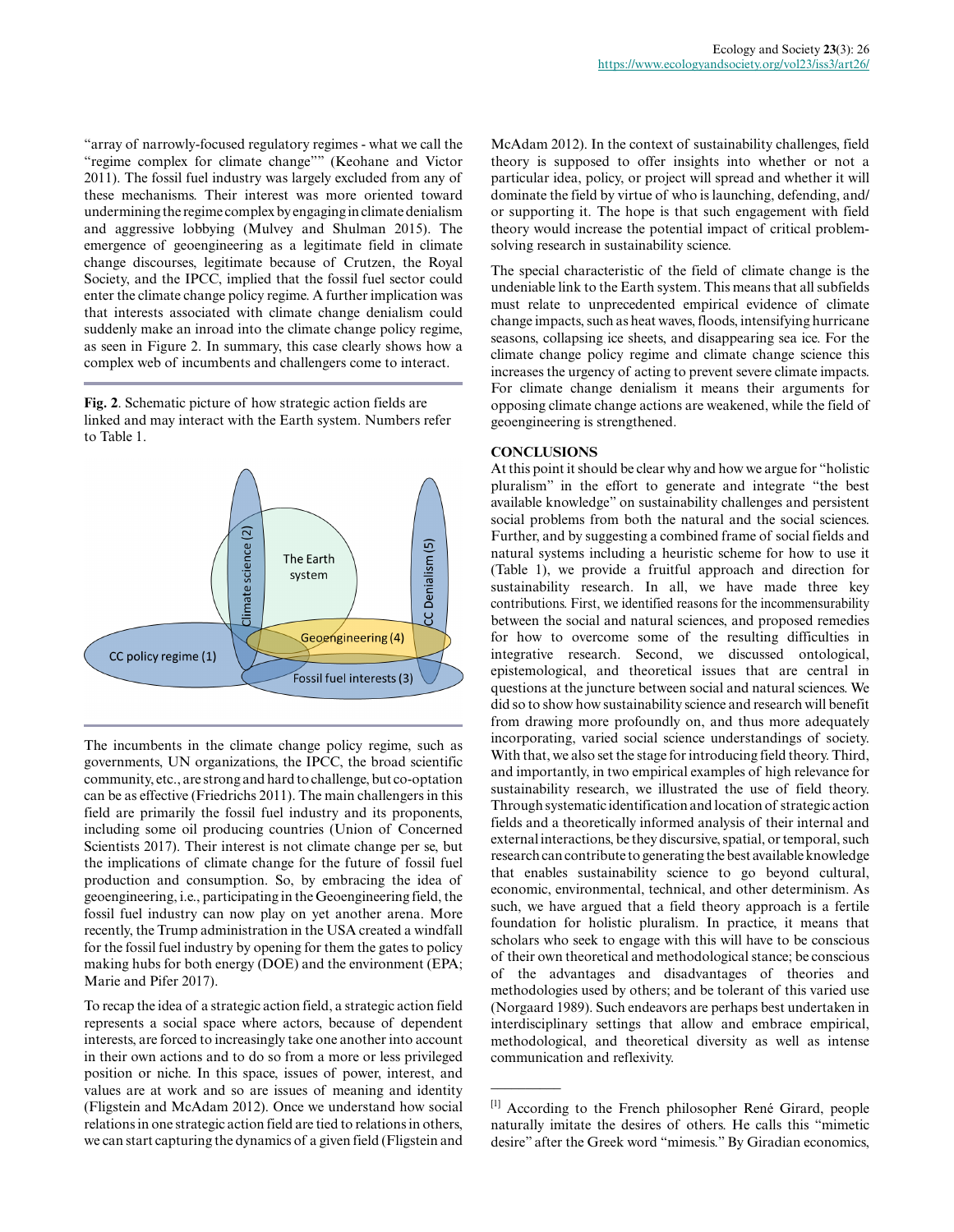Roe referred to an economic behavior that is based on mimicking others; for further explanation see (DiMaggio and Powell 1983).

# *AUTHOR CONTRIBUTIONS*

Lennart Olsson conceived of the idea. After that we developed, wrote, and revised the manuscript together.

*Responses to this article can be read online at:* [http://www.ecologyandsociety.org/issues/responses.](http://www.ecologyandsociety.org/issues/responses.php/10333) [php/10333](http://www.ecologyandsociety.org/issues/responses.php/10333)

#### **Acknowledgments:**

*This research was undertaken within the interdisciplinary LUCID project (2008-2018) funded by the Swedish Research Council Formas through the Linnaeus grants: Lund University Centre of Excellence for integration of Social and Natural Dimensions of Sustainability (LUCID) (259-2008-1718). We are grateful to LUCID colleagues who commented on early ideas developed in this article and to those who commented on previous versions of this manuscript, in particular we would like to thank Yahia Mahmoud, Johannes Persson, and Henrik Thorén. We also appreciate the positive, constructive, and inspiring critique from two anonymous reviewers.*

#### **LITERATURE CITED**

Abbott, A. 2004. *Methods of discovery: heuristics for the social sciences.* W. W. Norton & Company, New York, New York, USA.

Agardy, T., P. Bridgewater, M. P. Crosby, J. Day, P. K. Dayton, R. Kenchington, D. Laffoley, P. McConney, P. A. Murray, J. E. Parks, and L. Peau. 2003. Dangerous targets? Unresolved issues and ideological clashes around marine protected areas. *Aquatic Conservation: Marine and Freshwater Ecosystems* 13:353-367. [http://dx.doi.org/10.1002/aqc.583](http://dx.doi.org/10.1002%2Faqc.583) 

Agrawal, A. 1995. Dismantling the divide between indigenous and scientific knowledge. *Development and Change* 26:413-439. [http://dx.doi.org/10.1111/j.1467-7660.1995.tb00560.x](http://dx.doi.org/10.1111%2Fj.1467-7660.1995.tb00560.x)

Allwood, J. M., V. Bosetti, N. K. Dubash, L. Gómez-Echeverri, and C. von Stechow. 2014. Glossary. Pages 1249-1274 *in* O. Edenhofer, R. Pichs-Madruga, Y. Sokona, E. Farahani, S. Kadner, K. Seyboth, A. Adler, I. Baum, S. Brunner, P. Eickemeier, B. Kriemann, J. Savolainen, S. Schlömer, C. von Stechow, T. Zwickel, and J. C. Minx, editors. *Climate change 2014: mitigation of climate change. Working Group III Contribution to the Fifth Assessment Report of the IPCC.* Cambridge University Press, Cambridge, UK.

Anderies, J. M., M. A. Janssen, and E. Ostrom. 2004. A framework to analyze the robustness of social-ecological systems from an institutional perspective. *Ecology and Society* 9(1):18. [http://dx.](http://dx.doi.org/10.5751%2FES-00610-090118) [doi.org/10.5751/ES-00610-090118](http://dx.doi.org/10.5751%2FES-00610-090118)

Anderson, B. 2015. What kind of thing is resilience? *Politics* 35:60-66. [http://dx.doi.org/10.1111/1467-9256.12079](http://dx.doi.org/10.1111%2F1467-9256.12079)

Baker, A. 2016. Simplicity. E. N. Zalta, editor. *The Stanford encyclopedia of philosophy.* Winter 2016 Edition. Metaphysics Research Lab, Stanford University, Palo Alto, California, USA.

Banerjee, S., J. Y. Gerlitz, and B. Hoermann. 2011. *Labour migration as a response strategy to water hazards in the Hindu Kush-Himalayas.* International Centre for Integrated Mountain Development (ICIMOD), Kathmandu, Nepal.

Béné, C., R. G. Wood, A. Newsham, and M. Davies. 2012. Resilience: new utopia or new tyranny? Reflection about the potentials and limits of the concept of resilience in relation to vulnerability reduction programmes. *IDS Working Paper* 2012 (405).

Berkes, F., C. Folke, and J. Colding. 2000. *Linking social and ecological systems: management practices and social mechanisms for building resilience.* Cambridge University Press, Cambridge, UK.

Bickel, J. E., and L. Lane. 2009. *An analysis of climate engineering as a response to climate change.* Copenhagen Consensus Center, Copenhagen, Denmark.

Blumer, H. 1986. *Symbolic interactionism: perspective and method.* University of California Press, Berkeley, California, USA.

Boda, C. 2018. *The beach beneath the road: sustainable coastal development beyond governance and economics.* Dissertation. Lund University, Lund, Sweden.

Bourdieu, P. 1977. *Outline of a theory of practice.* Cambridge University Press, Cambridge, UK. [https://doi.org/10.1017/](https://doi.org/10.1017/CBO9780511812507) [CBO9780511812507](https://doi.org/10.1017/CBO9780511812507) 

Bourdieu, P. 1986. The forms of capital. Pages 81-93 *in* I. Szeman and T. Kaposy, editors. *Cultural theory: an anthology.* Blackwell Publishing, Chichester, UK.

Brown, K. 2014. Global environmental change I. A social turn for resilience? *Progress in Human Geography* 38:107-117. [http://](http://dx.doi.org/10.1177%2F0309132513498837) [dx.doi.org/10.1177/0309132513498837](http://dx.doi.org/10.1177%2F0309132513498837) 

Burawoy, M. 2009. *The extended case method: four countries, four decades, four great transformations, and one theoretical tradition.* University of California Press, Berkeley, California, USA.

Carolan, M. S. 2005*a.* Realism without reductionism: toward an ecologically embedded sociology. *Human Ecology Review* 12:1-20.

Carolan, M. S. 2005*b.* Barriers to the adoption of sustainable agriculture on rented land: an examination of contesting social fields. *Rural Sociology* 70:387-413.

Chandler, D. 2014. Beyond neoliberalism: resilience, the new art of governing complexity. *Resilience* 2:47-63. [http://dx.doi.](http://dx.doi.org/10.1080%2F21693293.2013.878544) [org/10.1080/21693293.2013.878544](http://dx.doi.org/10.1080%2F21693293.2013.878544)

Cherry, M. A., and J. F. Sneirson. 2010. Beyond profit: rethinking corporate social responsibility and greenwashing after the BP oil disaster. *Tulane Law Review* 85:983-1038. [http://dx.doi.](http://dx.doi.org/10.2139%2Fssrn.1670149) [org/10.2139/ssrn.1670149](http://dx.doi.org/10.2139%2Fssrn.1670149)

Christmann, P. 2000. Effects of "best practices" of environmental management on cost advantage: the role of complementary assets. *Academy of Management Journal* 43:663-680.

Clarke, S., and A. Walsh. 2009. Scientific imperialism and the proper relations between the sciences. *International Studies in the Philosophy of Science* 23:195-207. [http://dx.doi.org/10.1080/026](http://dx.doi.org/10.1080%2F02698590903007170) [98590903007170](http://dx.doi.org/10.1080%2F02698590903007170)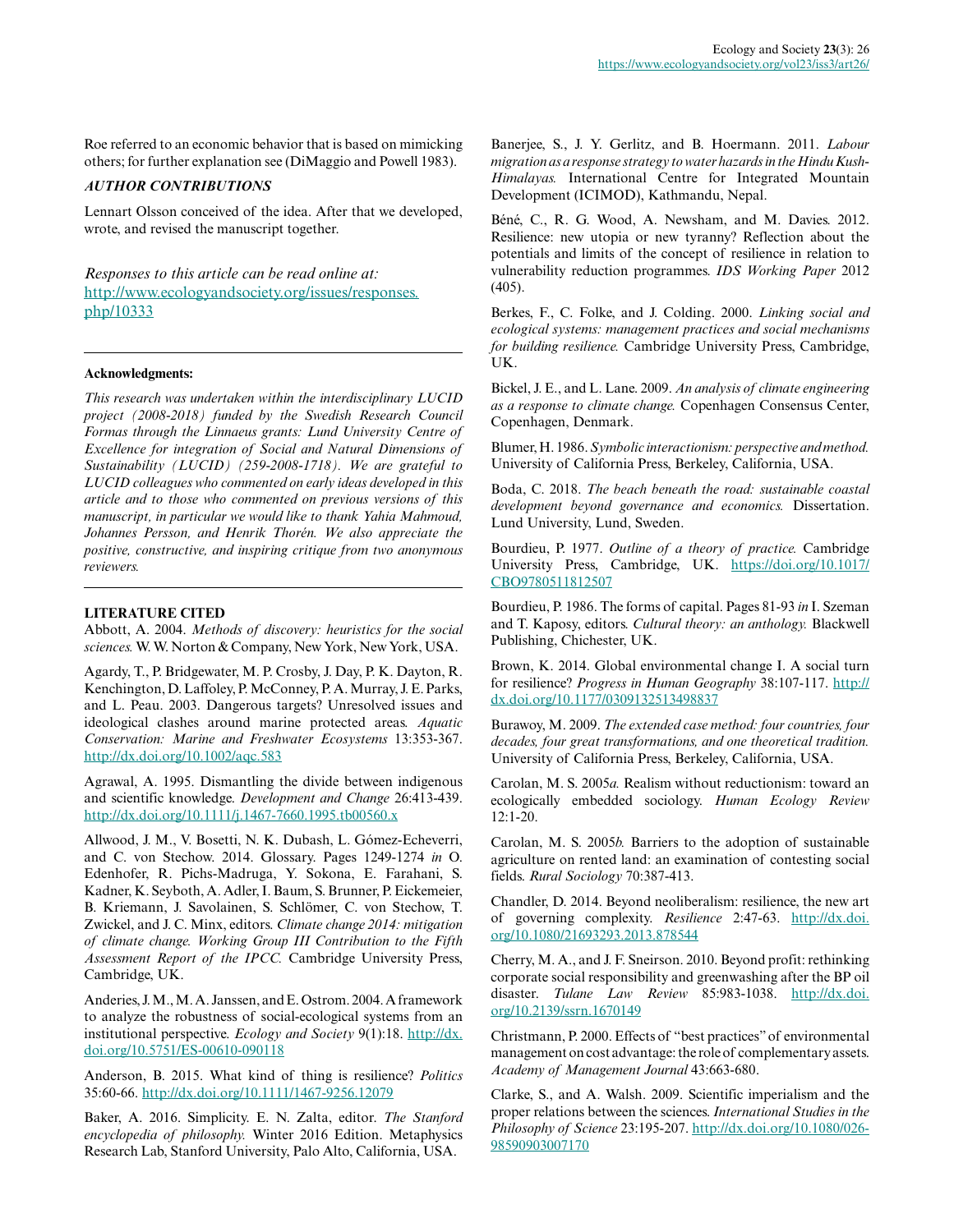Cole, M., P. Lindeque, C. Halsband, and T. S. Galloway. 2011. Microplastics as contaminants in the marine environment: a review. *Marine Pollution Bulletin* 62:2588-2597. [http://dx.doi.](http://dx.doi.org/10.1016%2Fj.marpolbul.2011.09.025) [org/10.1016/j.marpolbul.2011.09.025](http://dx.doi.org/10.1016%2Fj.marpolbul.2011.09.025) 

Collins, R. 2004. *Interaction ritual chains.* Princeton University Press, Princeton, New Jersey, USA. [http://dx.doi.](http://dx.doi.org/10.1515%2F9781400851744) [org/10.1515/9781400851744](http://dx.doi.org/10.1515%2F9781400851744) 

Cooper, M. 2011. Complexity theory after the financial crisis: the death of neoliberalism or the triumph of Hayek? *Journal of Cultural Economy* 4:371-385. [http://dx.doi.org/10.1080/1753035](http://dx.doi.org/10.1080%2F17530350.2011.609692) [0.2011.609692](http://dx.doi.org/10.1080%2F17530350.2011.609692)

Cote, M., and A. J. Nightingale. 2012. Resilience thinking meets social theory: situating social change in socio-ecological systems (SES) research. *Progress in Human Geography* 36:475-489. [http://](http://dx.doi.org/10.1177%2F0309132511425708) [dx.doi.org/10.1177/0309132511425708](http://dx.doi.org/10.1177%2F0309132511425708) 

Cox, R. W. 1981. Social forces, states and world orders: beyond international relations theory. *Millennium* 10:126-155. [http://dx.](http://dx.doi.org/10.1177%2F03058298810100020501) [doi.org/10.1177/03058298810100020501](http://dx.doi.org/10.1177%2F03058298810100020501)

Cretney, R., and S. Bond. 2014. 'Bouncing back' to capitalism? Grass-roots autonomous activism in shaping discourses of resilience and transformation following disaster. *Resilience* 2:18-31. [http://dx.doi.org/10.1080/21693293.2013.872449](http://dx.doi.org/10.1080%2F21693293.2013.872449) 

Crutzen, P. J. 2006. Albedo enhancement by stratospheric sulfur injections: a contribution to resolve a policy dilemma? *Climatic Change* 77:211-219. [http://dx.doi.org/10.1007/s10584-006-9101](http://dx.doi.org/10.1007%2Fs10584-006-9101-y) [y](http://dx.doi.org/10.1007%2Fs10584-006-9101-y)

Cumming, G. S., D. H. M. Cumming, and C. L. Redman. 2006. Scale mismatches in social-ecological systems: causes, consequences, and solutions. *Ecology and Society* 11(1):14. [http://](http://dx.doi.org/10.5751%2FES-01569-110114) [dx.doi.org/10.5751/ES-01569-110114](http://dx.doi.org/10.5751%2FES-01569-110114)

d'Albergo, E., and G. Moini. 2017. Depoliticizing public action by politicizing issues, practices and actors. The role of resilience thinking in a program of the Cariplo Foundation. *Partecipazione e Conflitto* 10:381-420.

Dessler, D. 1989. What's at stake in the agent-structure debate? *International Organization* 43:441-473. [http://dx.doi.org/10.1017/](http://dx.doi.org/10.1017%2FS0020818300032999) [S0020818300032999](http://dx.doi.org/10.1017%2FS0020818300032999) 

Devia, G. K., B. P. Ganasri, and G. S. Dwarakish. 2015. A review on hydrological models. *Aquatic Procedia* 4:1001-1007. [http://dx.](http://dx.doi.org/10.1016%2Fj.aqpro.2015.02.126) [doi.org/10.1016/j.aqpro.2015.02.126](http://dx.doi.org/10.1016%2Fj.aqpro.2015.02.126) 

DiMaggio, P. J., and W. W. Powell. 1983. The iron cage revisited: institutional isomorphism and collective rationality in organizational fields. *American Sociological Review* 48:147-160. [http://dx.doi.org/10.2307/2095101](http://dx.doi.org/10.2307%2F2095101) 

Douglas, M., and A. Wildavsky. 1983. *Risk and culture: an essay on the selection of technical and environmental dangers.* University of California Press, Berkeley, California, USA.

Dupre, J. 1991. Reflections on biology and culture. Pages 125-131 *in* J. J. Sheehan and M. Sosna, editors. *Boundaries of humanity: humans, animals, machines.* University of California Press, Berkeley, California, USA.

Dupre, J. 1994. Against scientific imperialism. *PSA: Proceedings of the Biennial Meeting of the Philosophy of Science Association*

1994(2):374-381. [http://dx.doi.org/10.1086/psaprocbienmeetp.1](http://dx.doi.org/10.1086%2Fpsaprocbienmeetp.1994.2.192948) [994.2.192948](http://dx.doi.org/10.1086%2Fpsaprocbienmeetp.1994.2.192948) 

Dupré, J. 2001. *Human nature and the limits of science.* Oxford University Press, Oxford, UK. [http://dx.doi.org/10.1093/019924](http://dx.doi.org/10.1093%2F0199248060.001.0001) [8060.001.0001](http://dx.doi.org/10.1093%2F0199248060.001.0001)

Fainstein, S. 2015. Resilience and justice. *International Journal of Urban and Regional Research* 39:157-167. [http://dx.doi.](http://dx.doi.org/10.1111%2F1468-2427.12186) [org/10.1111/1468-2427.12186](http://dx.doi.org/10.1111%2F1468-2427.12186)

Faran, T. S., and L. Olsson. 2018. Geoengineering: neither economical, nor ethical—a risk—reward nexus analysis of carbon dioxide removal. *International Environmental Agreements: Politics, Law and Economics* 18:63-77. [http://dx.doi.org/10.1007/](http://dx.doi.org/10.1007%2Fs10784-017-9383-8) [s10784-017-9383-8](http://dx.doi.org/10.1007%2Fs10784-017-9383-8) 

Fligstein, N., and D. McAdam. 2012. *A theory of fields.* Oxford University Press, New York, New York, USA. [http://dx.doi.](http://dx.doi.org/10.1093%2Facprof%3Aoso%2F9780199859948.001.0001) [org/10.1093/acprof:oso/9780199859948.001.0001](http://dx.doi.org/10.1093%2Facprof%3Aoso%2F9780199859948.001.0001) 

Friedrichs, J. 2011. Peak energy and climate change: the double bind of post-normal science. *Futures* 43:469-477. [http://dx.doi.](http://dx.doi.org/10.1016%2Fj.futures.2010.12.004) [org/10.1016/j.futures.2010.12.004](http://dx.doi.org/10.1016%2Fj.futures.2010.12.004) 

Gamson, W. A. 1975. *The strategy of social protest.* Dorsey, Homewood, Illinois, USA.

Geels, F. W., F. Berkhout, and D. P. van Vuuren. 2016. Bridging analytical approaches for low-carbon transitions. *Nature Climate Change* 6:576-583. [http://dx.doi.org/10.1038/nclimate2980](http://dx.doi.org/10.1038%2Fnclimate2980) 

Giddens, A. 1979. *Central problems in social theory: action, structure and contradiction in social analysis.* Palgrave, London, UK. [http://dx.doi.org/10.1007/978-1-349-16161-4](http://dx.doi.org/10.1007%2F978-1-349-16161-4)

Gioli, G., T. Khan, S. Bisht, and J. Scheffran. 2014. Migration as an adaptation strategy and its gendered implications: a case study from the Upper Indus Basin. *Mountain Research and Development* 34:255-265. [http://dx.doi.org/10.1659/MRD-JOURNAL-D-13-00089.1](http://dx.doi.org/10.1659%2FMRD-JOURNAL-D-13-00089.1)

Goldring, L. 1998. The power of status in transnational social fields. Pages 165-195 *in* M. P. Smith and L. E. Guarnizo, editors. *Transnationalism from below.* Transaction, New Brunswick, New Jersey, USA.

Guerry, A. D., S. Polasky, J. Lubchenco, R. Chaplin-Kramer, G. C. Daily, R. Griffin, M. Ruckelshaus, I. J. Bateman, A. Duraiappah, T. Elmqvist, et al. 2015. Natural capital and ecosystem services informing decisions: from promise to practice. *Proceedings of the National Academy of Sciences* 112:7348-7355. [http://dx.doi.org/10.1073/pnas.1503751112](http://dx.doi.org/10.1073%2Fpnas.1503751112)

Harnesk, D. 2018. *Adding fuel to the fire: north-south dynamics in the geographies of transport energy: the case of EU biofuels.* Dissertation, Lund University, Lund, Sweden.

Hatt, K. 2013. Social attractors: a proposal to enhance "resilience thinking" about the social. *Society & Natural Resources* 26:30-43. [http://dx.doi.org/10.1080/08941920.2012.695859](http://dx.doi.org/10.1080%2F08941920.2012.695859)

Hay, C. 2002. *Political analysis: a critical introduction.* Palgrave Macmillan, Basingstoke, UK. [http://dx.doi.org/10.1007/978-0-2](http://dx.doi.org/10.1007%2F978-0-230-62911-0) [30-62911-0](http://dx.doi.org/10.1007%2F978-0-230-62911-0) 

Hilborn, R. 2017. Are MPAs effective? *ICES Journal of Marine Science* 75:1160-1162. [http://dx.doi.org/10.1093/icesjms/fsx068](http://dx.doi.org/10.1093%2Ficesjms%2Ffsx068)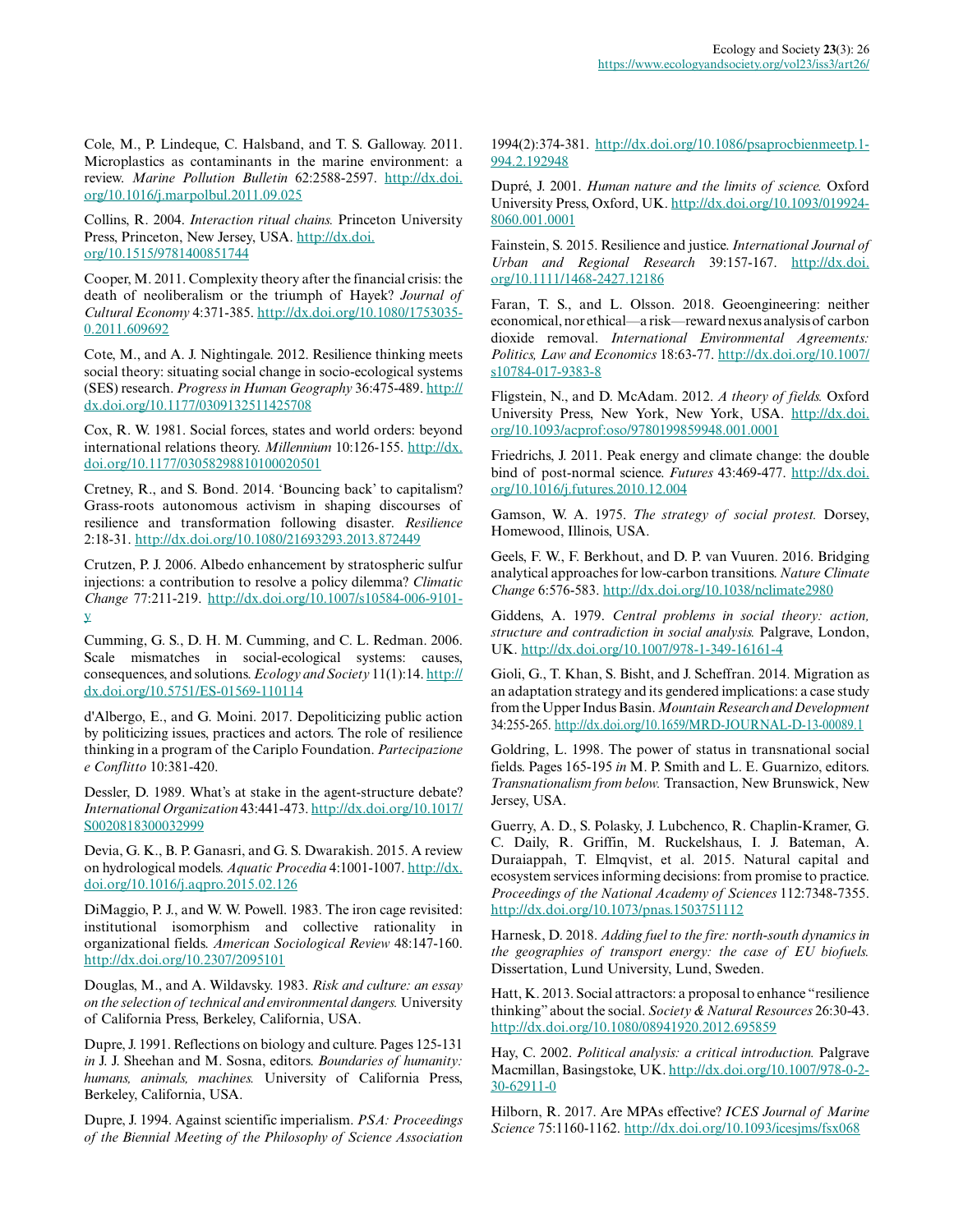Hilborn, R., and C. J. Walters. 1992. *Quantitative fisheries stock assessment: choice, dynamics and uncertainty.* Springer Science & Business Media, Boston, Massachusetts, USA. [http://dx.doi.](http://dx.doi.org/10.1007%2F978-1-4615-3598-0) [org/10.1007/978-1-4615-3598-0](http://dx.doi.org/10.1007%2F978-1-4615-3598-0) 

Holling, C. S. 2001. Understanding the complexity of economic, ecological, and social systems. *Ecosystems* 4:390-405. [http://dx.](http://dx.doi.org/10.1007%2Fs10021-001-0101-5) [doi.org/10.1007/s10021-001-0101-5](http://dx.doi.org/10.1007%2Fs10021-001-0101-5) 

Horton, J. B., D. W. Keith, and M. Honegger. 2016. *Implications of the Paris Agreement for carbon dioxide removal and solar geoengineering.* Viewpoints. Harvard Project on Climate Agreements, Cambridge, Massachusetts, USA.

Immerzeel, W. W., L. P. H. van Beek, and M. F. P. Bierkens. 2010. Climate change will affect the Asian water towers. *Science* 328:1382-1385. [http://dx.doi.org/10.1126/science.1183188](http://dx.doi.org/10.1126%2Fscience.1183188)

Intergovernmental Panel on Climate Change (IPCC). 2012. *Managing the risks of extreme events and disasters to advance climate change adaptation. A special report of Working Groups I and II of the Intergovernmental Panel on Climate Change.* C. B. Field, V. Barros, T. F. Stocker, D. Qin, D. J. Dokken, K. L. Ebi, M. D. Mastrandrea, K. J. Mach, G.-K. Plattner, S. K. Allen, M. Tignor, and P. M. Midgley, editors. Cambridge University Press, Cambridge, UK.

Intergovernmental Panel on Climate Change (IPCC). 2014. *Climate change 2014: mitigation of climate change. Contribution of Working Group III to the Fifth Assessment Report of the Intergovernmental Panel on Climate Change.* O. Edenhofer, R. Pichs-Madruga, Y. Sokona, E. Farahani, S. Kadner, K. Seyboth, A. Adler, I. Baum, S. Brunner, P. Eickemeier, B. Kriemann, J. Savolainen, S. Schlömer, C. von Stechow, T. Zwickel, and J. C. Minx, editors. Cambridge University Press, Cambridge, UK.

Ionesco, D., D. Mokhnacheva, and F. Gemenne. 2016. *The atlas of environmental migration.* Routledge, London, UK.

Isgren, E., A. Jerneck, and D. O'Byrne. 2017. Pluralism in search of sustainability: ethics, knowledge and methodology in sustainability science. *Challenges in Sustainability* 5:2-6. [http://dx.](http://dx.doi.org/10.12924%2Fcis2017.05010002) [doi.org/10.12924/cis2017.05010002](http://dx.doi.org/10.12924%2Fcis2017.05010002) 

Jerneck, A., and L. Olsson. 2008. Adaptation and the poor: development, resilience and transition. *Climate Policy* 8:170-182. [http://dx.doi.org/10.3763/cpol.2007.0434](http://dx.doi.org/10.3763%2Fcpol.2007.0434) 

Jerneck, A., and L. Olsson. 2011. Breaking out of sustainability impasses: how to apply frame analysis, reframing and transition theory to global health challenges. *Environmental Innovation and Societal Transitions* 1:255-271. [http://dx.doi.org/10.1016/j.](http://dx.doi.org/10.1016%2Fj.eist.2011.10.005) [eist.2011.10.005](http://dx.doi.org/10.1016%2Fj.eist.2011.10.005) 

Jerneck, A., L. Olsson, B. Ness, S. Anderberg, M. Baier, E. Clark, T. Hickler, A. Hornborg, A. Kronsell, E. Lövbrand, and J. Persson. 2011. Structuring sustainability science. *Sustainability Science* 6:69-82. [http://dx.doi.org/10.1007/s11625-010-0117-x](http://dx.doi.org/10.1007%2Fs11625-010-0117-x)

Jones, P., L. Bradbury, and S. LeBoutillier. 2011. *Introducing social theory.* Polity, Cambridge, UK.

Joseph, J. 2013. Resilience as embedded neoliberalism: a governmentality approach. *Resilience* 1:38-52. [http://dx.doi.](http://dx.doi.org/10.1080%2F21693293.2013.765741) [org/10.1080/21693293.2013.765741](http://dx.doi.org/10.1080%2F21693293.2013.765741)

Kahneman, D., and A. Tversky. 2013. Prospect theory: an analysis of decision under risk. Pages 99-127 *in* L. C. MacLean and W. T. Ziemba, editors. *Handbook of the fundamentals of financial decision making: Part I.* World Scientific, Singapore. [http://dx.doi.](http://dx.doi.org/10.1142%2F9789814417358_0006) [org/10.1142/9789814417358\\_0006](http://dx.doi.org/10.1142%2F9789814417358_0006)

Kalfagianni, A., and D. Fuchs. 2015. Private agri-food governance and the challenges for sustainability. Pages 274-290 *in* G. M. Robinson and D. A. Carson, editors. *Handbook on the globalisation of agriculture.* Edward Elgar, Cheltenham, UK. [http://dx.doi.org/10.4337/9780857939838.00021](http://dx.doi.org/10.4337%2F9780857939838.00021) 

Kaniaru, D. 2007. *The Montreal protocol: celebrating 20 Years of environmental progress: ozone layer and climate protection.* United Nations Environment Programme/Earthprint, Nairobi, Kenya.

Kauffman, J., and S. Arico. 2014. New directions in sustainability science: promoting integration and cooperation. *Sustainability Science* 9:413-418. [http://dx.doi.org/10.1007/s11625-014-0259-3](http://dx.doi.org/10.1007%2Fs11625-014-0259-3)

Kellert, S. H., H. E. Longino, and C. K. Waters. 2006. Introduction: the pluralist stance. Pages vii–xxix *in* S. H. Kellert, H. E. Longino, and C. K. Waters, editors. *Scientific pluralism.* Minnesota Studies in the Philosophy of Science Volume XIX. University of Minnesota Press, Minneapolis, Minnesota, USA.

Keohane, R. O., and D. G. Victor. 2011. The regime complex for climate change. *Perspectives on Politics* 9:7-23. [http://dx.doi.](http://dx.doi.org/10.1017%2FS1537592710004068) [org/10.1017/S1537592710004068](http://dx.doi.org/10.1017%2FS1537592710004068)

Khan, B., M. J. Iqbal, and M. A. K. Yosufzai. 2011. Flood risk assessment of river Indus of Pakistan. *Arabian Journal of Geosciences* 4:115-122. [http://dx.doi.org/10.1007/s12517-009-0110-9](http://dx.doi.org/10.1007%2Fs12517-009-0110-9) 

Kumar, P. 2010. *The economics of ecosystems and biodiversity: ecological and economic foundations.* UNEP and Earthscan, London, UK and Washington, D.C., USA.

Lane, L. 2009. *Researching solar radiation management as a climate policy option.* Statement before the House Committee on Science and Technology. American Enterprise Institute, Washington, D.C., USA.

Levitt, P., and N. G. Schiller. 2004. Conceptualizing simultaneity: a transnational social field perspective on society. *International Migration Review* 38:1002-1039. [http://dx.doi.org/10.1111/](http://dx.doi.org/10.1111%2Fj.1747-7379.2004.tb00227.x) [j.1747-7379.2004.tb00227.x](http://dx.doi.org/10.1111%2Fj.1747-7379.2004.tb00227.x)

Lubchenco, J., and K. Grorud-Colvert. 2015. Making waves: the science and politics of ocean protection. *Science* 350:382-383. [http://dx.doi.org/10.1126/science.aad5443](http://dx.doi.org/10.1126%2Fscience.aad5443) 

Ludwig, D., R. Hilborn, and C. Walters. 1993. Uncertainty, resource exploitation, and conservation: lessons from history. *Science* 260:17-36. [http://dx.doi.org/10.1126/science.260.5104.17](http://dx.doi.org/10.1126%2Fscience.260.5104.17) 

Mahoney, J. 2000. Path dependence in historical sociology. *Theory and Society* 29:507-548. [http://dx.doi.org/10.1023/A:1007113830879](http://dx.doi.org/10.1023%2FA%3A1007113830879) 

Mahoney, J., and K. Thelen. 2010. A theory of gradual institutional change. Pages 1-37 *in* J. Mahoney and K. Thelen, editors. *Explaining institutional change: ambiguity, agency, and power.* Cambridge University Press, Cambridge, UK.

Mäki, U. 2009. Economics imperialism: concept and constraints. *Philosophy of the Social Sciences* 39:351-380. [http://dx.doi.](http://dx.doi.org/10.1177%2F0048393108319023) [org/10.1177/0048393108319023](http://dx.doi.org/10.1177%2F0048393108319023)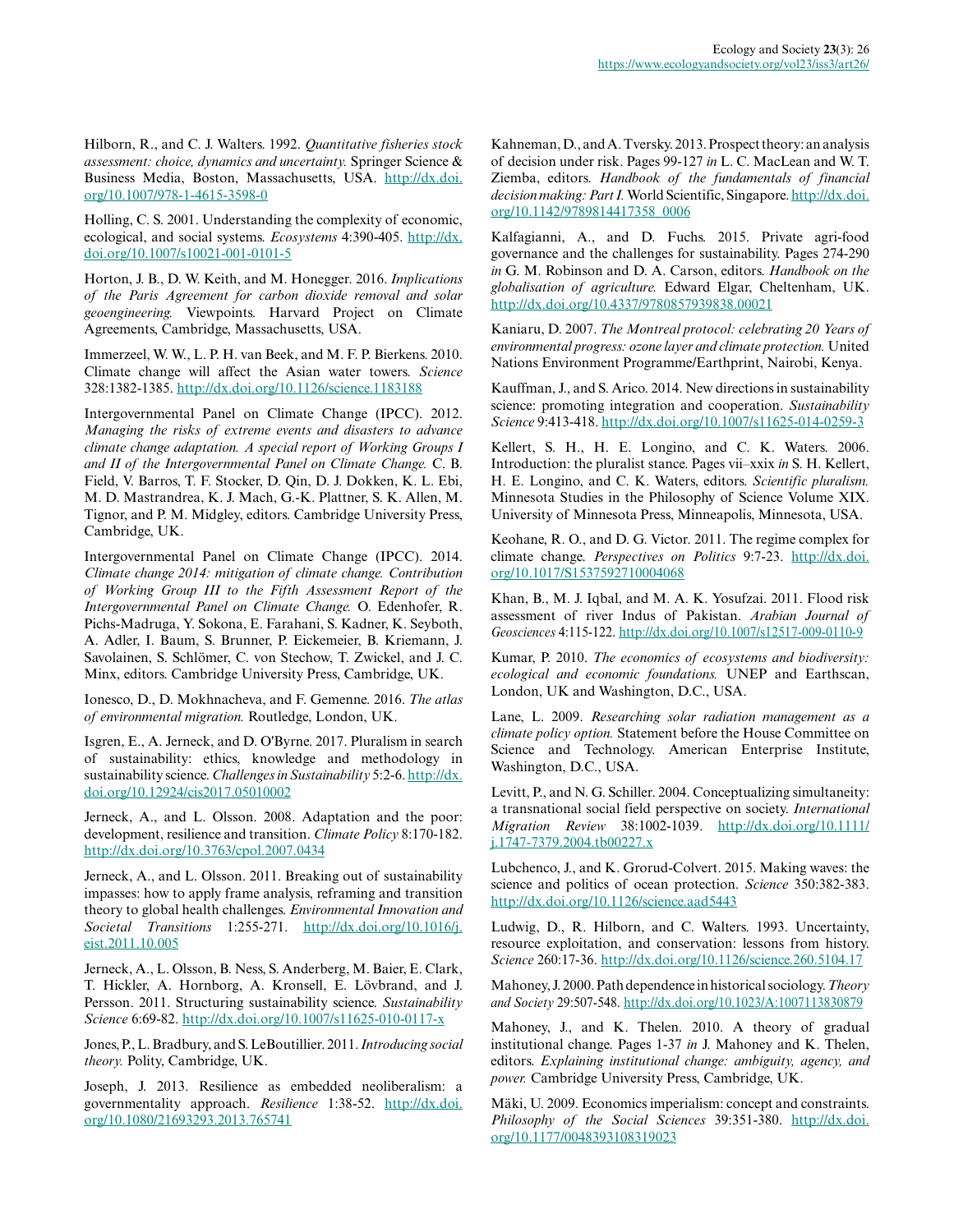Mäki, U. 2013. Scientific imperialism: difficulties in definition, identification, and assessment. *International Studies in the Philosophy of Science* 27:325-339. [http://dx.doi.org/10.1080/026](http://dx.doi.org/10.1080%2F02698595.2013.825496) [98595.2013.825496](http://dx.doi.org/10.1080%2F02698595.2013.825496)

Mann, M. 1986. *The sources of social power: a history of power from the beginning to AD 1760, volume I.* Cambridge University Press, Cambridge, UK. [http://dx.doi.org/10.1017/CBO9780511570896](http://dx.doi.org/10.1017%2FCBO9780511570896) 

Mann, M. E., S. Rahmstorf, K. Kornhuber, B. A. Steinman, S. K. Miller, and D. Coumou. 2017. Influence of anthropogenic climate change on planetary wave resonance and extreme weather events. *Scientific Reports* 7:45242. [http://dx.doi.org/10.1038/](http://dx.doi.org/10.1038%2Fsrep45242) [srep45242](http://dx.doi.org/10.1038%2Fsrep45242)

Marie, C., and R. Pifer. 2017. Shale Law in the spotlight: use of the Congressional Review Act to alter energy and environmental policy in the early days of the Trump Administration. *Penn State Law Research Paper Series* No. 9-2017. [http://dx.doi.org/10.2139/](http://dx.doi.org/10.2139%2Fssrn.2943728) [ssrn.2943728](http://dx.doi.org/10.2139%2Fssrn.2943728)

Marshall, K. N., I. C. Kaplan, E. E. Hodgson, A. Hermann, D. S. Busch, P. McElhany, T. E. Essington, C. J. Harvey, and E. A. Fulton. 2017. Risks of ocean acidification in the California current food web and fisheries: ecosystem model projections. *Global Change Biology* 23:1525-1539. [http://dx.doi.org/10.1111/](http://dx.doi.org/10.1111%2Fgcb.13594) [gcb.13594](http://dx.doi.org/10.1111%2Fgcb.13594) 

Martin, J. L. 2003. What is field theory? 1. *American Journal of Sociology* 109:1-49. [http://dx.doi.org/10.1086/375201](http://dx.doi.org/10.1086%2F375201)

Mckeown, A., and J. Glenn. 2018. The rise of resilience after the financial crises: a case of neoliberalism rebooted? *Review of International Studies* 44(2):193-214. [http://dx.doi.org/10.1017/](http://dx.doi.org/10.1017%2FS0260210517000493) [S0260210517000493](http://dx.doi.org/10.1017%2FS0260210517000493) 

Meadowcroft, J. 2011. Engaging with the politics of sustainability transitions. *Environmental Innovation and Societal Transitions* 1:70-75. [http://dx.doi.org/10.1016/j.eist.2011.02.003](http://dx.doi.org/10.1016%2Fj.eist.2011.02.003)

Midgley, M. 1984. Reductivism, fatalism and sociobiology. *Journal of Applied Philosophy* 1:107-114. [http://dx.doi.](http://dx.doi.org/10.1111%2Fj.1468-5930.1984.tb00190.x) [org/10.1111/j.1468-5930.1984.tb00190.x](http://dx.doi.org/10.1111%2Fj.1468-5930.1984.tb00190.x)

Mitchell, S. D. 2009. *Unsimple truths: science, complexity, and policy.* University of Chicago Press, Chicago, Illinois, USA. [http://](http://dx.doi.org/10.7208%2Fchicago%2F9780226532653.001.0001) [dx.doi.org/10.7208/chicago/9780226532653.001.0001](http://dx.doi.org/10.7208%2Fchicago%2F9780226532653.001.0001)

Mulvey, K., and S. Shulman. 2015. *The climate deception dossiers: internal fossil fuel industry memos reveal decades of corporate disinformation.* Union of Concerned Scientists, Washington, D. C., USA.

Mykhnenko, V. 2016. Resilience: a right-wingers' ploy? Pages 250-267 *in* S. Springer, K. Birch, and J. MacLeavy, editors. *Handbook of neoliberalism.* Routledge, Abingdon, UK.

Nastar, M. 2014. *Navigating troubled waters.* Dissertation. Lund University, Lund, Sweden.

Newton, A. C. 2016. Biodiversity risks of adopting resilience as a policy goal. *Conservation Letters* 9(5):369-376. [http://dx.doi.](http://dx.doi.org/10.1111%2Fconl.12227) [org/10.1111/conl.12227](http://dx.doi.org/10.1111%2Fconl.12227)

Norgaard, R. B. 1989. The case for methodological pluralism. *Ecological Economics* 1:37-57. [http://dx.doi.org/10.1016/0921-8009](http://dx.doi.org/10.1016%2F0921-8009%2889%2990023-2) [\(89\)90023-2](http://dx.doi.org/10.1016%2F0921-8009%2889%2990023-2) 

Norgaard, R. B. 1994. *Development betrayed: the end of progress and a co-evolutionary revisioning of the future.* Routledge, London, UK.

Olsen, W. 2004. Triangulation in social research: qualitative and quantitative methods can really be mixed. *Developments in Sociology* 20:103-118.

Olsson, L., A. Jerneck, H. Thoren, J. Persson, and D. O'Byrne. 2015*a.* Why resilience is unappealing to social science: theoretical and empirical investigations of the scientific use of resilience. *Science Advances* 1:e1400217. [http://dx.doi.org/10.1126/sciadv.1400217](http://dx.doi.org/10.1126%2Fsciadv.1400217)

Olsson, L., A. Jerneck, H. Thorén, J. Persson, and D. O'Byrne. 2015*b.* Illustrating "why resilience is unappealing to social science." Comment on Österblom et al. Transnational corporations as 'keystone actors' in marine ecosystems. *PLoS ONE.*

Olsson, L., M. Opondo, P. Tschakert, A. Agrawal, S. H. Eriksen, S. Ma, L. N. Perch, and S. A. Zakieldeen. 2014. Livelihoods and poverty. Pages 793-832 *in* C. B. Field, V. R. Barros, D. J. Dokken, K. J. Mach, M. D. Mastrandrea, T. E. Bilir, M. Chatterjee, K. L. Ebi, Y. O. Estrada, R. C. Genova, B. Girma, E. S. Kissel, A. N. Levy, S. MacCracken, P. R. Mastrandrea, and L. L. White, editors. *Climate change 2014: impacts, adaptation, and vulnerability. Part A: global and sectoral aspects. Contribution of Working Group II to the Fifth Assessment Report of the IPCC.* Cambridge University Press, Cambridge, UK.

Österblom, H., J.-B. Jouffray, C. Folke, B. Crona, M. Troell, A. Merrie, and J. Rockström. 2015. Transnational corporations as 'keystone actors' in marine ecosystems. *PLoS ONE* 10:e0127533. [http://dx.doi.org/10.1371/journal.pone.0127533](http://dx.doi.org/10.1371%2Fjournal.pone.0127533) 

Ostrom, E. 2009. A general framework for analyzing sustainability of social-ecological systems. *Science* 325:419-422. [http://dx.doi.org/10.1126/science.1172133](http://dx.doi.org/10.1126%2Fscience.1172133)

Parsons, M., J. Nalau, and K. Fischer. 2017. Alternative perspectives on sustainability: indigenous knowledge and methodologies. *Challenges in Sustainability* 5:7-14. [http://dx.doi.](http://dx.doi.org/10.12924%2Fcis2017.05010007) [org/10.12924/cis2017.05010007](http://dx.doi.org/10.12924%2Fcis2017.05010007) 

Pauly, D., R. Hilborn, and T. A. Branch. 2013. Fisheries: Does catch reflect abundance? *Nature* 494:303-306. [http://dx.doi.](http://dx.doi.org/10.1038%2F494303a) [org/10.1038/494303a](http://dx.doi.org/10.1038%2F494303a) 

Peterson, R. W. 1979. Holistic pluralism and the environmental movement. *BioScience* 29:399. [http://dx.doi.org/10.1093/](http://dx.doi.org/10.1093%2Fbioscience%2F29.7.399) [bioscience/29.7.399](http://dx.doi.org/10.1093%2Fbioscience%2F29.7.399)

Rajbhandari, R., A. B. Shrestha, A. Kulkarni, S. K. Patwardhan, and S. R. Bajracharya. 2015. Projected changes in climate over the Indus river basin using a high resolution regional climate model (PRECIS). *Climate Dynamics* 44:339-357. [http://dx.doi.](http://dx.doi.org/10.1007%2Fs00382-014-2183-8) [org/10.1007/s00382-014-2183-8](http://dx.doi.org/10.1007%2Fs00382-014-2183-8)

Reiss, H., G. Hoarau, M. Dickey-Collas, and W. J. Wolff. 2009. Genetic population structure of marine fish: mismatch between biological and fisheries management units. *Fish and Fisheries* 10:361-395. [http://dx.doi.org/10.1111/j.1467-2979.2008.00324.x](http://dx.doi.org/10.1111%2Fj.1467-2979.2008.00324.x)

Ritzer, G. 2011. *Sociological theory.* McGraw-Hill, New York, New York, USA.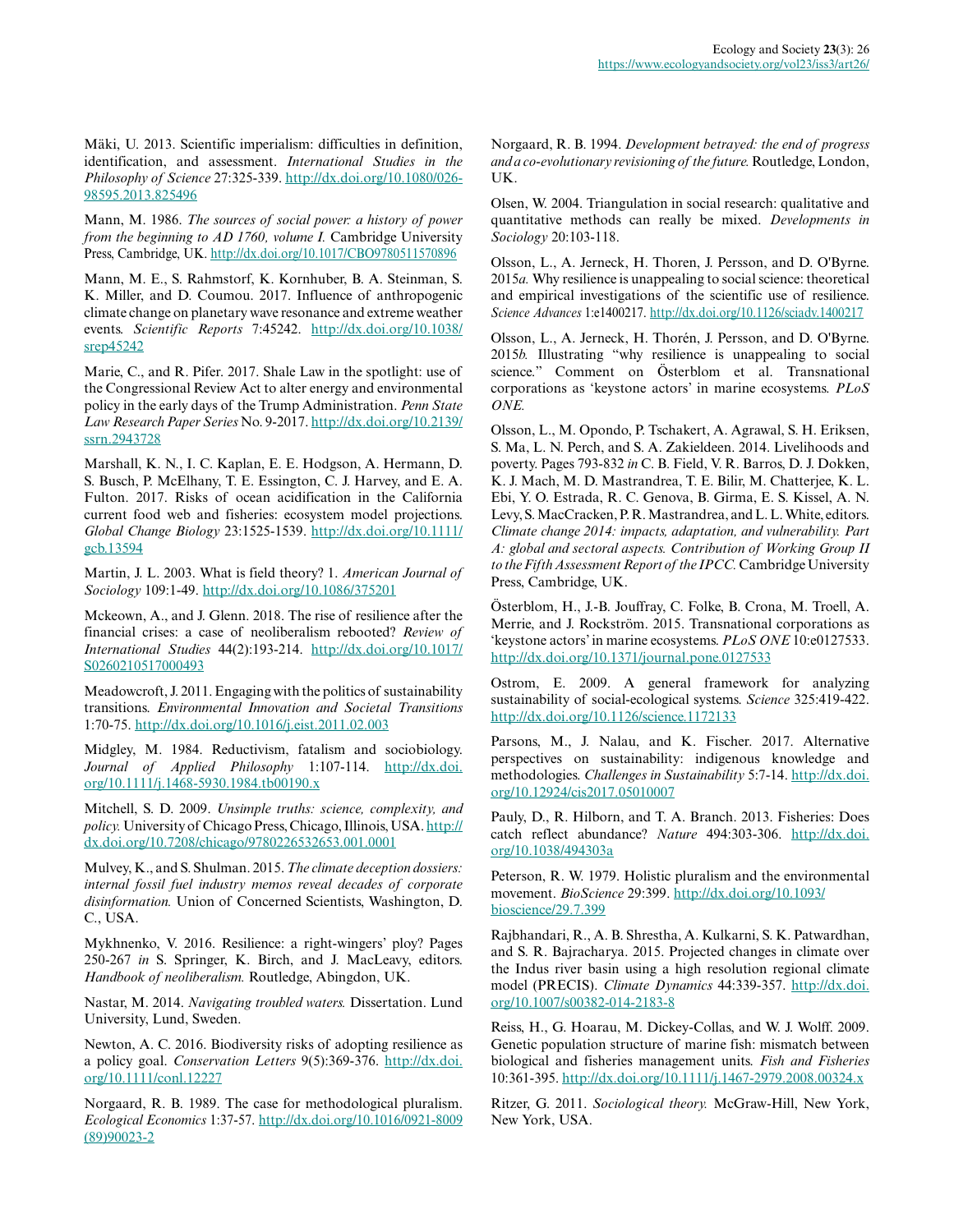Roe, E. 1998. *Taking complexity seriously: policy analysis, triangulation and sustainable development.* Springer Science & Business Media, New York, New York, USA. [http://dx.doi.](http://dx.doi.org/10.1007%2F978-1-4615-5497-4) [org/10.1007/978-1-4615-5497-4](http://dx.doi.org/10.1007%2F978-1-4615-5497-4) 

Rogelj, J., M. den Elzen, N. Höhne, T. Fransen, H. Fekete, H. Winkler, R. Schaeffer, F. Sha, K. Riahi, and M. Meinshausen. 2016. Paris Agreement climate proposals need a boost to keep warming well below 2 °C. *Nature* 534:631-639. [http://dx.doi.](http://dx.doi.org/10.1038%2Fnature18307) [org/10.1038/nature18307](http://dx.doi.org/10.1038%2Fnature18307)

Rogelj, J., G. Luderer, R. C. Pietzcker, E. Kriegler, M. Schaeffer, V. Krey, and K. Riahi. 2015. Energy system transformations for limiting end-of-century warming to below 1.5 °C. *Nature Climate Change* 5:519-527. [http://dx.doi.org/10.1038/nclimate2572](http://dx.doi.org/10.1038%2Fnclimate2572) 

Rosa, E. A. 1998. Metatheoretical foundations for post-normal risk. *Journal of Risk Research* 1:15-44. [http://dx.doi.](http://dx.doi.org/10.1080%2F136698798377303) [org/10.1080/136698798377303](http://dx.doi.org/10.1080%2F136698798377303) 

Sala, S., F. Farioli, and A. Zamagni. 2013. Progress in sustainability science: lessons learnt from current methodologies for sustainability assessment: Part 1. *International Journal of Life Cycle Assessment* 18:1653-1672. [http://dx.doi.org/10.1007/](http://dx.doi.org/10.1007%2Fs11367-012-0508-6) [s11367-012-0508-6](http://dx.doi.org/10.1007%2Fs11367-012-0508-6) 

Sankey, H. 2000. Kuhn's ontological relativism. *Science & Education* 9:59-75. <http://dx.doi.org/10.1023/A:1008662817362>

Schiller, N. G. 2005. Transnational social fields and imperialism: bringing a theory of power to transnational studies. *Anthropological Theory* 5:439-461. [http://dx.doi.](http://dx.doi.org/10.1177%2F1463499605059231) [org/10.1177/1463499605059231](http://dx.doi.org/10.1177%2F1463499605059231)

Schiller, N. G., L. Basch, and C. Blanc‐Szanton. 1992. Towards a definition of transnationalism. *Annals of the New York Academy of Sciences* 645(1):ix-xiv. [http://dx.doi.org/10.1111/j.1749-6632.1992.](http://dx.doi.org/10.1111%2Fj.1749-6632.1992.tb33482.x) [tb33482.x](http://dx.doi.org/10.1111%2Fj.1749-6632.1992.tb33482.x)

Schleussner, C.-F., J. Rogelj, M. Schaeffer, T. Lissner, R. Licker, E. M. Fischer, R. Knutti, A. Levermann, K. Frieler, and W. Hare. 2016. Science and policy characteristics of the Paris Agreement temperature goal. *Nature Climate Change* 6:827-835. [http://dx.](http://dx.doi.org/10.1038%2Fnclimate3096) [doi.org/10.1038/nclimate3096](http://dx.doi.org/10.1038%2Fnclimate3096)

Schlüter, M., R. R. J. McAllister, R. Arlinghaus, N. Bunnefeld, K. Eisenack, F. Hölker, E. J. Milner-Gulland, B. Müller, E. Nicholson, M. Quaas, and M. Stöven. 2012. New horizons for managing the environment: a review of coupled social-ecological systems modeling. *Natural Resource Modeling* 25:219-272. [http://](http://dx.doi.org/10.1111%2Fj.1939-7445.2011.00108.x) [dx.doi.org/10.1111/j.1939-7445.2011.00108.x](http://dx.doi.org/10.1111%2Fj.1939-7445.2011.00108.x)

Schmidt, V. A. 2008. Discursive institutionalism: the explanatory power of ideas and discourse. *Annual Review of Political Science* 11:303-326. [http://dx.doi.org/10.1146/annurev.polisci.11.060606.135342](http://dx.doi.org/10.1146%2Fannurev.polisci.11.060606.135342)

Schmidtko, S., L. Stramma, and M. Visbeck. 2017. Decline in global oceanic oxygen content during the past five decades. *Nature* 542:335-339. [http://dx.doi.org/10.1038/nature21399](http://dx.doi.org/10.1038%2Fnature21399) 

Schneider, S. H. 2001. Earth systems engineering and management. *Nature* 409:417-421. [http://dx.doi.org/10.1038/35053203](http://dx.doi.org/10.1038%2F35053203) 

Scott, W. R. 1995. *Institutions and organizations.* Sage, Thousand Oaks, California, USA.

Secor, D. H. 2014. The unit stock concept: bounded fish and fisheries. Pages 7-28 *in* S. X. Cadrin, L. A. Kerr, and S. Mariani, editors. *Stock identification methods: applications in fishery science.* Academic, London, UK. [http://dx.doi.org/10.1016/](http://dx.doi.org/10.1016%2FB978-0-12-397003-9.00002-3) [B978-0-12-397003-9.00002-3](http://dx.doi.org/10.1016%2FB978-0-12-397003-9.00002-3) 

Shepherd, J. G. 2009. *Geoengineering the climate: science, governance and uncertainty.* The Royal Society, London, UK.

Sparre, P., and S. C. Venema. 1998. *Introduction to tropical fish stock assessment-Part 1: Manual.* Food and Agriculture Organization, Rome, Italy.

Teller, E. 1997. The planet needs a sunscreen. *Wall Street Journal,* 17 October.

Thaler, R. H. 2016. Behavioral economics: past, present, and future. *American Economic Review* 106:1577-1600. [http://dx.doi.](http://dx.doi.org/10.1257%2Faer.106.7.1577) [org/10.1257/aer.106.7.1577](http://dx.doi.org/10.1257%2Faer.106.7.1577) 

Thomasson, A. 2016. Categories. E. N. Zalta, editor. *The Stanford Encyclopedia of Philosophy.* Spring 2018 Edition. Metaphysics Research Lab, Stanford University, Palo Alto, California, USA.

Thorén, H. 2015. *The hammer and the nail: interdisciplinarity and problem solving in sustainability science.* Dissertation. Department of Philosophy, Lund University, Lund, Sweden.

Tierney, K. 2015. Resilience and the neoliberal project: discourses, critiques, practices—and Katrina. *American Behavioral Scientist* 59:1327-1342. [http://dx.doi.org/10.1177/0002764215591187](http://dx.doi.org/10.1177%2F0002764215591187)

Union of Concerned Scientists. 2017. *Global warming skeptic organizations.* Union of Concerned Scientists, Cambridge, Massachusetts, USA.

United Nations Framework Convention on Climate Change (UNFCCC). 2015. *The Paris Agreement.* UNFCCC, Paris, France.

van de Pas, R., M. Ashour, A. Kapilashrami, and S. Fustukian. 2017. Interrogating resilience in health systems development. *Health Policy and Planning* 32:iii88-iii90. [http://dx.doi.](http://dx.doi.org/10.1093%2Fheapol%2Fczx110) [org/10.1093/heapol/czx110](http://dx.doi.org/10.1093%2Fheapol%2Fczx110)

Vaughan, N. E., and T. M. Lenton. 2011. A review of climate geoengineering proposals. *Climatic Change* 109:745-790. [http://](http://dx.doi.org/10.1007%2Fs10584-011-0027-7) [dx.doi.org/10.1007/s10584-011-0027-7](http://dx.doi.org/10.1007%2Fs10584-011-0027-7) 

Verweij, M., M. Douglas, R. Ellis, C. Engel, F. Hendriks, S. Lohmann, S. Ney, S. Rayner, and M. Thompson. 2006. Clumsy solutions for a complex world: the case of climate change. *Public Administration* 84:817-843. [http://dx.doi.org/10.1111/](http://dx.doi.org/10.1111%2Fj.1540-8159.2005.09566.x-i1) [j.1540-8159.2005.09566.x-i1](http://dx.doi.org/10.1111%2Fj.1540-8159.2005.09566.x-i1)

Walker, B., C. S. Holling, S. R. Carpenter, and A. Kinzig. 2004. Resilience, adaptability and transformability in social-ecological systems. *Ecology and Society* 9(2):5. [http://dx.doi.org/10.5751/](http://dx.doi.org/10.5751%2FES-00650-090205) [ES-00650-090205](http://dx.doi.org/10.5751%2FES-00650-090205)

Walker, B. H., L. H. Gunderson, A. P. Kinzig, C. Folke, S. R. Carpenter, and L. Schultz. 2006. A handful of heuristics and some propositions for understanding resilience in social-ecological systems. *Ecology and Society* 11(1):13. [http://dx.doi.org/10.5751/](http://dx.doi.org/10.5751%2FES-01530-110113) [ES-01530-110113](http://dx.doi.org/10.5751%2FES-01530-110113)